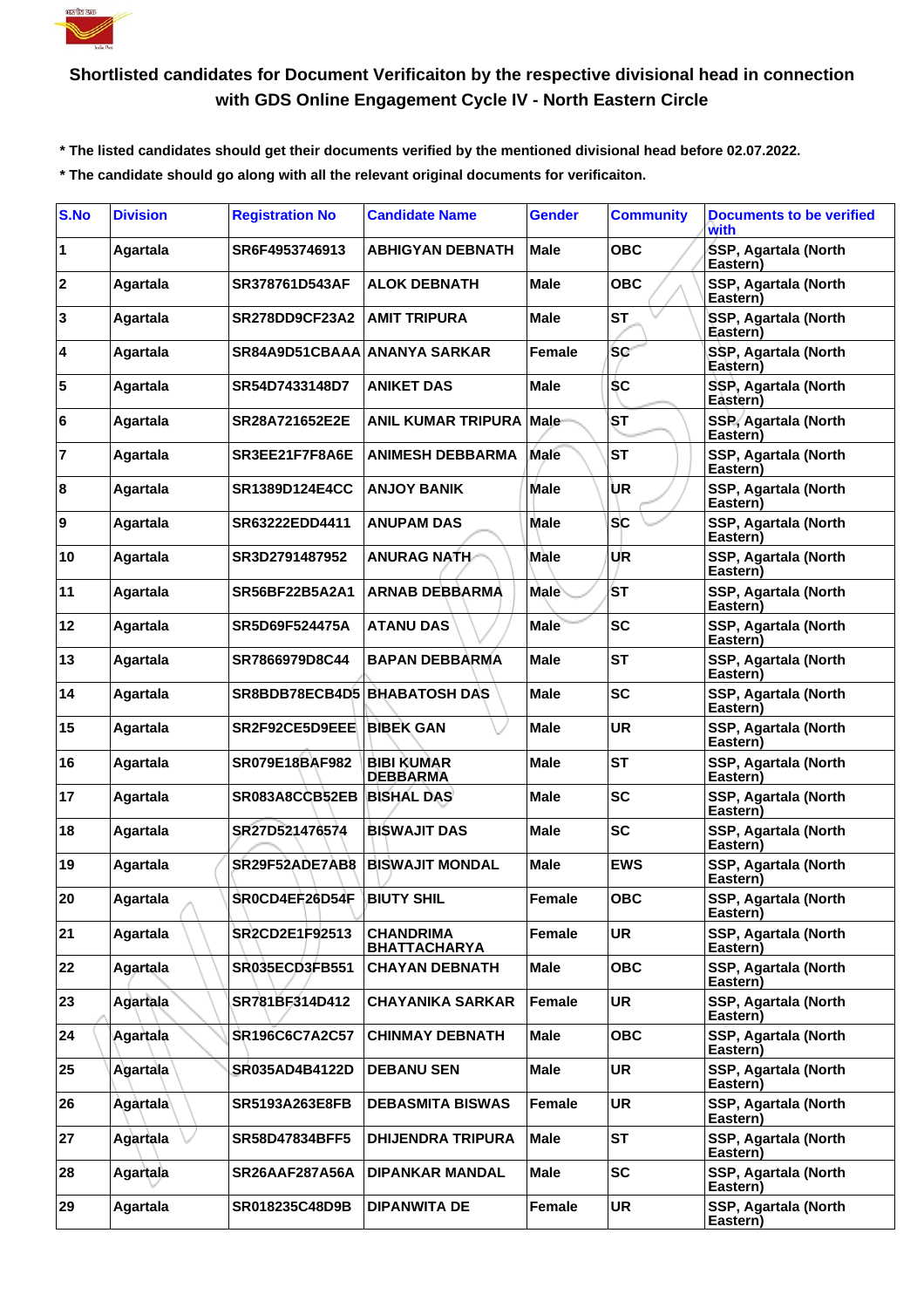| 30 | Agartala        | SR2EA7CCBB4179        | <b>DURNAJOY REANG</b>                   | <b>Male</b>   | <b>ST</b>  | SSP, Agartala (North<br>Eastern) |
|----|-----------------|-----------------------|-----------------------------------------|---------------|------------|----------------------------------|
| 31 | Agartala        | SR32224E24AAAB        | ELIZA JAMATIA                           | Female        | <b>ST</b>  | SSP, Agartala (North<br>Eastern) |
| 32 | Agartala        | SR83511F55DB88        | <b>GOPAL DAS</b>                        | Male          | <b>SC</b>  | SSP, Agartala (North<br>Eastern) |
| 33 | Agartala        | <b>SR74E31C649A7D</b> | <b>HOMDEEP BHOWMIK</b>                  | Male          | <b>UR</b>  | SSP, Agartala (North<br>Eastern) |
| 34 | Agartala        | SR0ADD2F934DF7        | <b>INDRAJIT BARMAN</b>                  | Male          | <b>SC</b>  | SSP, Agartala (North<br>Eastern) |
| 35 | Agartala        | SR1C126D8361B5        | JAGADISH SANTRA                         | Male          | <b>UR</b>  | SSP, Agartala (North<br>Eastern) |
| 36 | Agartala        | SR3734A74CE527        | <b>JAGAT MANIK</b><br><b>JAMATIA</b>    | Male          | <b>ST</b>  | SSP, Agartala (North<br>Eastern) |
| 37 | Agartala        | <b>SR0645669F1A5E</b> | <b>JAGRITA PAUL</b>                     | Female        | <b>UR</b>  | SSP, Agartala (North<br>Eastern) |
| 38 | Agartala        | SR818C59758C4F        | <b>JAYASHREE BHADRA</b>                 | Female        | SC         | SSP, Agartala (North<br>Eåstern) |
| 39 | Agartala        | <b>SR1D642FDB7647</b> | <b>JOY NANDI</b>                        | <b>Male</b>   | <b>OBC</b> | SSP, Agartala (North<br>Eastern) |
| 40 | Agartala        | <b>SR3E78FC41B86B</b> | <b>JOYDEB ROY</b>                       | Male          | <b>SC</b>  | SSP, Agartala (North<br>Eastern) |
| 41 | Agartala        | SR7D4A9E4D4244        | <b>JUNU DEBBARMA</b>                    | <b>Female</b> | ST         | SSP, Agartala (North<br>Eastern) |
| 42 | Agartala        | SR1F7A4ED31692        | <b>KAMALA KESHAB</b><br><b>TRIPURA</b>  | <b>Male</b>   | ST         | SSP, Agartala (North<br>Eastern) |
| 43 | Agartala        | SR2D2854B15D4D        | <b>KARAN SARKAR</b>                     | Male          | <b>SC</b>  | SSP, Agartala (North<br>Eastern) |
| 44 | Agartala        | SR118E821EE334        | <b>KEYA DAS</b>                         | Female        | <b>SC</b>  | SSP, Agartala (North<br>Eastern) |
| 45 | Agartala        | SR434F34854CF2        | <b>KUFUTI JAMATIA</b>                   | Female        | ŚΤ         | SSP, Agartala (North<br>Eastern) |
| 46 | Agartala        | <b>SR64CAD3671B7D</b> | <b>KUNTAL DEBNATH</b>                   | <b>Male</b>   | UR         | SSP, Agartala (North<br>Eastern) |
| 47 | Agartala        | <b>SR8A483FE6A85C</b> | <b>MALIN KALAI</b>                      | <b>Male</b>   | <b>ST</b>  | SSP, Agartala (North<br>Eastern) |
| 48 | Agartala        | SR0CF4FF911E84        | <b>MANIDIPA DAS</b>                     | Female        | <b>SC</b>  | SSP, Agartala (North<br>Eastern) |
| 49 | Agartala        | SR8915DBFC24AD        | MANISH SANKAR`<br><b>TRIPURA</b>        | Male          | <b>ST</b>  | SSP, Agartala (North<br>Eastern) |
| 50 | Agartala        | SR3C2475684DC3        | <b>MOUSUMI DAS</b>                      | <b>Female</b> | <b>SC</b>  | SSP, Agartala (North<br>Eastern) |
| 51 | Agartala        | <b>SR583A4FB2C96B</b> | <b>MRINAL CHAKMA</b>                    | <b>Male</b>   | <b>ST</b>  | SSP, Agartala (North<br>Eastern) |
| 52 | Agartala        | SR89FC11741444        | <b>NANDA KUMAR</b><br><b>SARKAR</b>     | <b>Male</b>   | <b>SC</b>  | SSP, Agartala (North<br>Eastern) |
| 53 | Agartala        | SR89D17DEE3C11        | <b>NIBADITA DATTA</b>                   | Female        | UR         | SSP, Agartala (North<br>Eastern) |
| 54 | Agartala        | SR63922A14B669        | <b>NILASHREE DAS</b>                    | Female        | <b>SC</b>  | SSP, Agartala (North<br>Eastern) |
| 55 | Agartala        | SR19E3869C6CEA        | <b>NILOY DATTA</b>                      | Male          | <b>UR</b>  | SSP, Agartala (North<br>Eastern) |
| 56 | Agartala        | SR11D414F43CF4        | <b>PARMITA SAHA</b>                     | Female        | UR         | SSP, Agartala (North<br>Eastern) |
| 57 | Agartala        | SR543E434FA595        | <b>PRANAB SARKAR</b>                    | <b>Male</b>   | <b>SC</b>  | SSP, Agartala (North<br>Eastern) |
| 58 | Agartala        | SR48921E46C3AB        | <b>PRASANTA DAS</b>                     | <b>Male</b>   | <b>SC</b>  | SSP, Agartala (North<br>Eastern) |
| 59 | <b>Agartala</b> | SR44235B9E24B6        | <b>PRASENJIT DAS</b>                    | <b>Male</b>   | <b>SC</b>  | SSP, Agartala (North<br>Eastern) |
| 60 | Agartala        | <b>SR6844ACA946E4</b> | <b>PRATISTHA DATTA</b>                  | Female        | UR         | SSP, Agartala (North<br>Eastern) |
| 61 | Agartala        | <b>SR7FD21D38275C</b> | <b>PRITAM NANDI</b>                     | <b>Male</b>   | UR         | SSP, Agartala (North<br>Eastern) |
| 62 | Agartala        | SR6CAC58F4314E        | <b>PROVAKAR BISWAS</b>                  | Male          | <b>SC</b>  | SSP, Agartala (North<br>Eastern) |
| 63 | Agartala        | SR53CDCBE274D4        | <b>PURNENDU DEBNATH</b>                 | <b>Male</b>   | UR         | SSP, Agartala (North<br>Eastern) |
| 64 | Agartala        | SR7395845F4D76        | <b>RADHASHREE</b><br><b>CHAKRABORTY</b> | Female        | UR         | SSP, Agartala (North<br>Eastern) |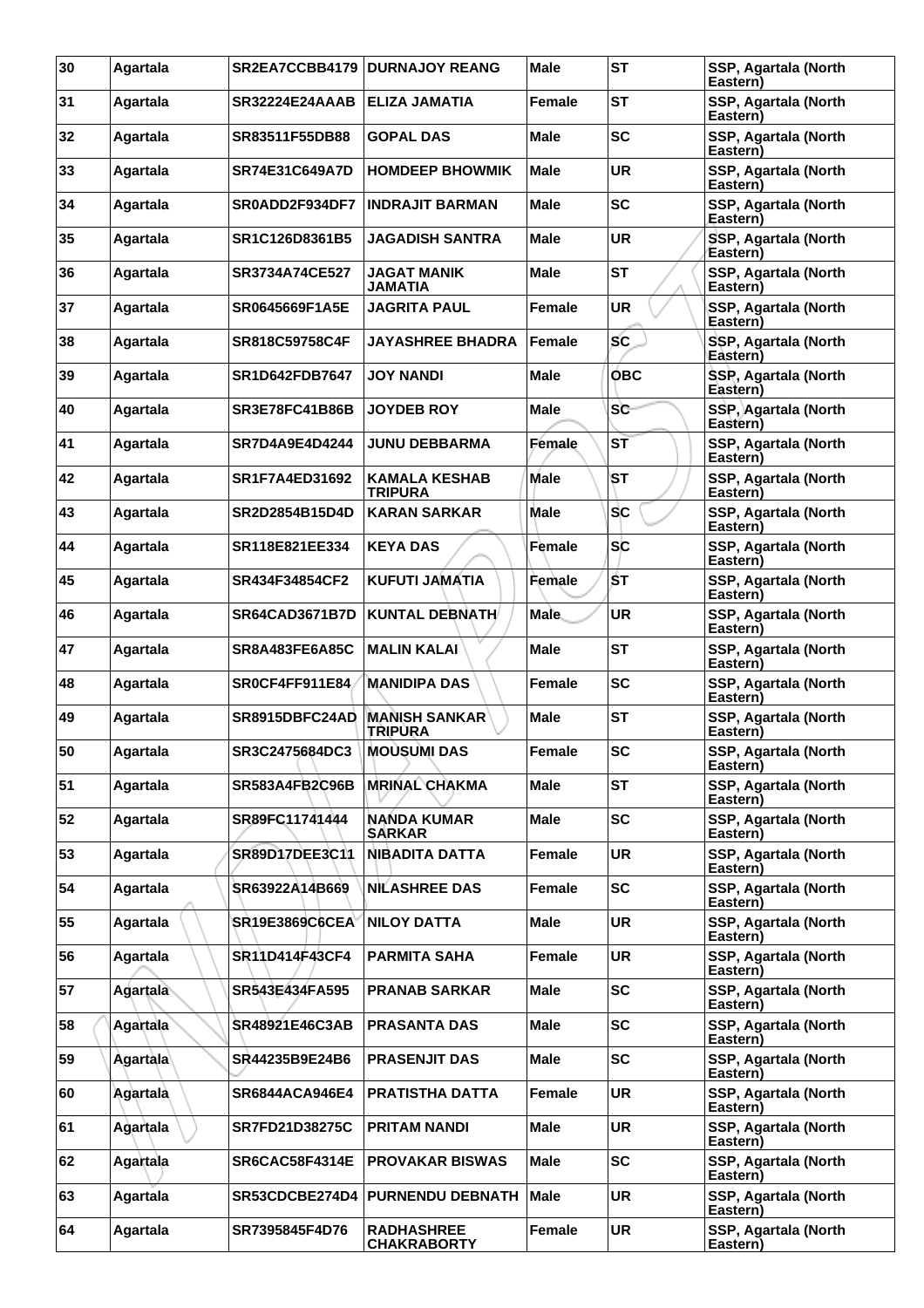| 65 | Agartala        | SR55F84447F744        | <b>RAJESH DEBNATH</b>                | <b>Male</b> | <b>OBC</b> | SSP, Agartala (North<br>Eastern) |
|----|-----------------|-----------------------|--------------------------------------|-------------|------------|----------------------------------|
| 66 | Agartala        | SR27FAFDFFF8B4        | <b>RATNADIP DAS</b>                  | Male        | <b>SC</b>  | SSP, Agartala (North<br>Eastern) |
| 67 | Agartala        | <b>SR2F3C25D19FF2</b> | <b>RESHMI SAHA</b>                   | Female      | <b>UR</b>  | SSP, Agartala (North<br>Eastern) |
| 68 | Agartala        | SR178C578E2DA2        | <b>RITWIK RAY</b>                    | Male        | <b>UR</b>  | SSP, Agartala (North<br>Eastern) |
| 69 | Agartala        | SR8935EE774422        | <b>ROSEBIN TRIPURA</b>               | Male        | <b>ST</b>  | SSP, Agartala (North<br>Eastern) |
| 70 | Agartala        | SR5267AB4A6343        | <b>RUME BISWAS</b>                   | Female      | <b>UR</b>  | SSP, Agartala (North<br>Eastern) |
| 71 | Agartala        | SR1A4DD8844742        | <b>RUPALI BANIK</b>                  | Female      | <b>UR</b>  | SSP, Agartala (North<br>Eastern) |
| 72 | Agartala        | SR78D265FD6DB6        | <b>SAIKAT DAS</b>                    | Male        | <b>SC</b>  | SSP, Agartala (North<br>Eastern) |
| 73 | Agartala        | SR4B9A4B4FF2E8        | <b>SAITO KUMAR</b><br><b>KAIPENG</b> | Male        | ST         | SSP, Agartala (North<br>Eåstern) |
| 74 | Agartala        | <b>SR344A277ED9F7</b> | <b>SANCHARI PAUL</b>                 | Female      | <b>EWS</b> | SSP, Agartala (North<br>Eastern) |
| 75 | Agartala        | SR7473911E2FF7        | <b>SANGHADEEP DHAR</b>               | Male        | UR-        | SSP, Agartala (North<br>Eastern) |
| 76 | Agartala        | <b>SR1E7BB5F16D25</b> | <b>SANGITA DEBBARMA</b>              | Female      | ST         | SSP, Agartala (North<br>Eastern) |
| 77 | Agartala        | <b>SR63DFBA133313</b> | <b>SANGITA SAHA</b>                  | Female      | UR         | SSP, Agartala (North<br>Eastern) |
| 78 | Agartala        | <b>SR19AF64EE5325</b> | <b>SANJIB DAS</b>                    | Male        | SC         | SSP, Agartala (North<br>Eastern) |
| 79 | Agartala        | <b>SR7B545CF54442</b> | <b>SANNIDHYA PAUL</b>                | <b>Male</b> | <b>EWS</b> | SSP, Agartala (North<br>Eastern) |
| 80 | Agartala        | SR5F814F9AC454        | <b>SAPTASHREE DAS</b>                | Female      | ŚС         | SSP, Agartala (North<br>Eastern) |
| 81 | Agartala        | SR61B56D9D7824        | <b>SAUMIK DEB</b>                    | <b>Male</b> | UR         | SSP, Agartala (North<br>Eastern) |
| 82 | Agartala        | SR7A73C3D17262        | <b>SAURAV CHAKMA</b>                 | Male        | <b>ST</b>  | SSP, Agartala (North<br>Eastern) |
| 83 | Agartala        | SR02F66B4262F9        | <b>SHOVANDEEP</b><br><b>GOSWAMI</b>  | Male        | <b>UR</b>  | SSP, Agartala (North<br>Eastern) |
| 84 | Agartala        | <b>SR746AD141A42C</b> | <b>SHUBHANKAR DEY</b>                | Male        | <b>UR</b>  | SSP, Agartala (North<br>Eastern) |
| 85 | Agartala        | SR89F344EE4E4F        | <b>SHYAMAL DAS</b>                   | Male        | <b>SC</b>  | SSP, Agartala (North<br>Eastern) |
| 86 | Agartala        | <b>SR47AA9F599EB4</b> | <b>SIDDHARTHA MOG</b>                | <b>Male</b> | <b>ST</b>  | SSP, Agartala (North<br>Eastern) |
| 87 | Agartala        | SR5428E64497B1        | <b>SIYARI MOG</b>                    | Female      | <b>ST</b>  | SSP, Agartala (North<br>Eastern) |
| 88 | Agartala        | SR2C348C3B7B42        | <b>SOUMYADEEP</b><br><b>TALUKDAR</b> | Male        | UR         | SSP, Agartala (North<br>Eastern) |
| 89 | Agartala        | <b>SR27A539E4EB3D</b> | <b>SOUMYADIP PAUL</b>                | Male        | <b>OBC</b> | SSP, Agartala (North<br>Eastern) |
| 90 | Agartala        | SR821BD6723163        | <b>SOURAV CHOUDHURY Male</b>         |             | <b>OBC</b> | SSP, Agartala (North<br>Eastern) |
| 91 | Agartala        | <b>SR157F318E54AA</b> | <b>SOURAV PAUL</b>                   | Male        | <b>OBC</b> | SSP, Agartala (North<br>Eastern) |
| 92 | Agartala        | <b>SR4ED7DC9D2859</b> | <b>STUDIO TAMAL</b>                  | <b>Male</b> | ST         | SSP, Agartala (North<br>Eastern) |
| 93 | Agartala        | <b>SR68FC97A3A12B</b> | <b>SUBAJIT MALLA</b>                 | <b>Male</b> | <b>UR</b>  | SSP, Agartala (North<br>Eastern) |
| 94 | <b>Agartala</b> | <b>SR51E41DE48A2C</b> | <b>SUBHAJIT DEBNATH</b>              | Male        | ОВС        | SSP, Agartala (North<br>Eastern) |
| 95 | Agartala        | <b>SR49FB56FD39B7</b> | <b>SUBHAJIT PATRA</b>                | Male        | <b>SC</b>  | SSP, Agartala (North<br>Eastern) |
| 96 | Agartala        | <b>SR0F7A85C42C84</b> | <b>SUBHAM BANIK</b>                  | <b>Male</b> | UR         | SSP, Agartala (North<br>Eastern) |
| 97 | Agartala        | SR72CED2AB511A        | <b>SUBHANGI SAHA</b>                 | Female      | <b>UR</b>  | SSP, Agartala (North<br>Eastern) |
| 98 | Agartala        | <b>SR0C54631E4E44</b> | <b>SUHESH DEBBARMA</b>               | <b>Male</b> | ST         | SSP, Agartala (North<br>Eastern) |
| 99 | Agartala        | <b>SR36A3AF7A41D2</b> | <b>SULANKI PAL</b>                   | Female      | UR         | SSP, Agartala (North<br>Eastern) |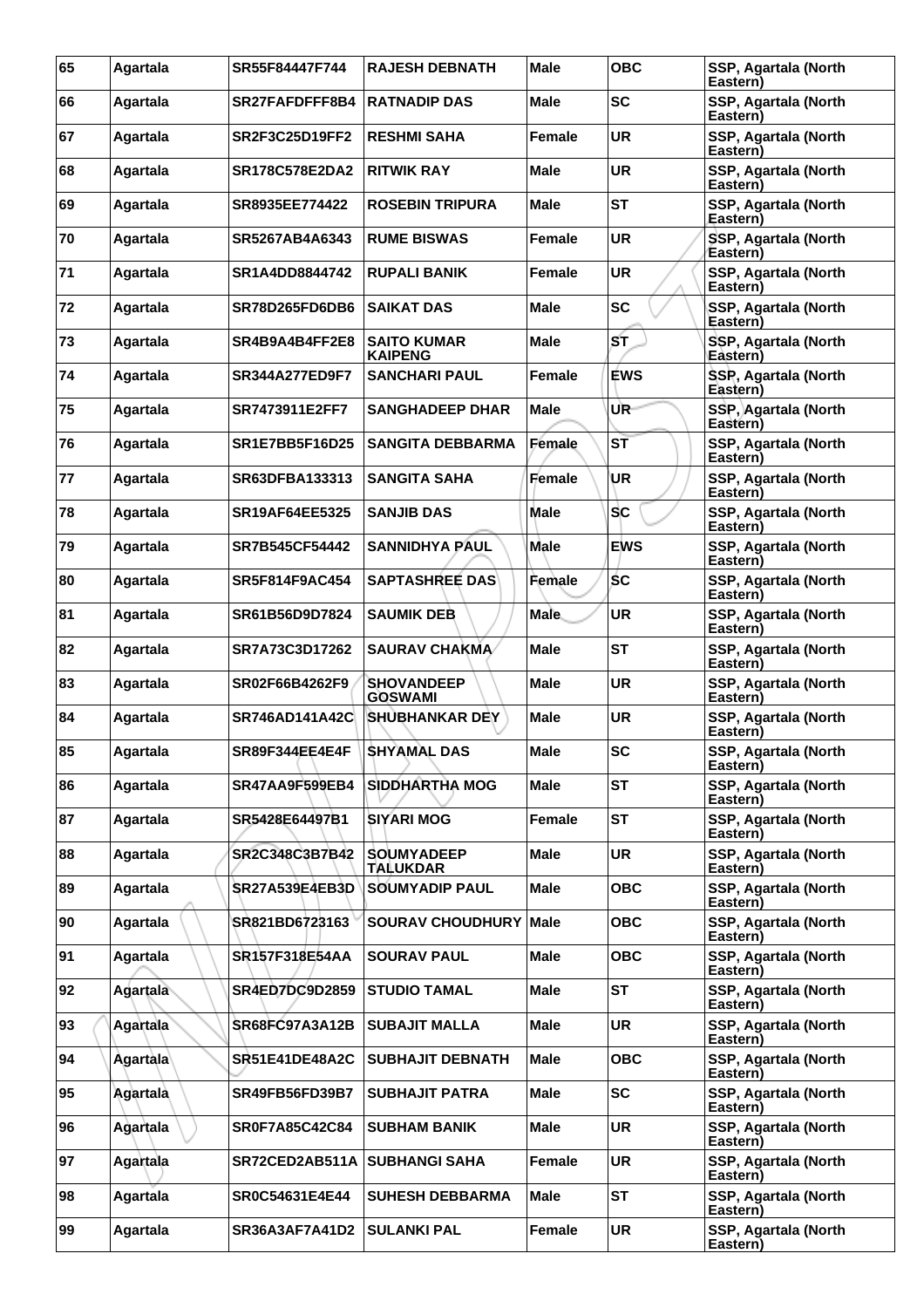| 100 | Agartala                           | <b>SR6EEB1EE61441</b> | <b>SUMAN DEBNATH</b>     | <b>Male</b>   | <b>OBC</b>      | SSP, Agartala (North<br>Eastern)                  |
|-----|------------------------------------|-----------------------|--------------------------|---------------|-----------------|---------------------------------------------------|
| 101 | Agartala                           | <b>SR2A8E7E3CD532</b> | <b>SUNIT JAMATIA</b>     | <b>Male</b>   | <b>ST</b>       | SSP, Agartala (North<br>Eastern)                  |
| 102 | Agartala                           | <b>SR5E5C7EB61B44</b> | <b>SUSMITA SEN</b>       | <b>Female</b> | <b>UR</b>       | SSP, Agartala (North<br>Eastern)                  |
| 103 | Agartala                           | <b>SR26445FA44FB3</b> | <b>SUTAPA DEB</b>        | Female        | <b>OBC</b>      | SSP, Agartala (North<br>Eastern)                  |
| 104 | Agartala                           | <b>SR7D7974C79BA4</b> | <b>SWAPNA TRIPURA</b>    | Female        | <b>ST</b>       | SSP, Agartala (North<br>Eastern)                  |
| 105 | Agartala                           | SR22A5FBB4B3D4        | <b>SWARGAJYOTI GAN</b>   | Male          | <b>UR</b>       | SSP, Agartala (North<br>Eastern)                  |
| 106 | Agartala                           | <b>SR3DBC9B295E79</b> | <b>TAMANNA SEN</b>       | <b>Female</b> | <b>UR</b>       | SSP, Agartala (North<br>Eastern)                  |
| 107 | Agartala                           | SR811E3BBAB2D9        | <b>TANIK MANDAL</b>      | <b>Male</b>   | <b>ST</b>       | SSP, Agartala (North<br>Eastern)                  |
| 108 | Agartala                           | <b>SR04BE41295B5B</b> | TUSAR DAS                | <b>Male</b>   | SC              | SSP, Agartala (North<br>Eåstern)                  |
| 109 | Agartala                           | SR1664228F6684        | <b>TWILWK DEBBARMA</b>   | Female        | ŚТ              | SSP, Agartala (North<br>Eastern)                  |
| 110 | Arunachal<br><b>Pradesh</b>        | SR4274A1EE46C1        | <b>AHMARNAT A</b>        | Male          | UR-             | SPHQ, Arunachal Pradesh<br>(North Eastern)        |
| 111 | Arunachal<br><b>Pradesh</b>        | SR2FEED959436A        | <b>AINA PASI</b>         | Female        | $S\overline{T}$ | SPHQ, Arunachal Pradesh<br>(North Eastern)        |
| 112 | <b>Arunachal</b><br><b>Pradesh</b> | SR43A362FD25B2        | <b>AMIT KUMAR</b>        | <b>Male</b>   | UR              | <b>SSRM, RMS Itanagar</b><br>(North Eastern)      |
| 113 | Arunachal<br><b>Pradesh</b>        | SR43A1FE47B94C        | <b>AMRESH KUMAR</b>      | <b>Male</b>   | <b>OBC</b>      | CPM, Patna GPO (Bihar)                            |
| 114 | Arunachal<br><b>Pradesh</b>        | SR17FBD74FB79C        | <b>AMRESH KUMAR</b>      | <b>Male</b>   | <b>EWS</b>      | SPHQ, Arunachal Pradesh<br>(North Eastern)        |
| 115 | <b>Arunachal</b><br><b>Pradesh</b> | SR8D482B919E8C        | <b>ANKIT KUMAR SINGH</b> | Male          | ÚR              | <b>SSP, Bareilly (Uttar</b><br>Pradesh)           |
| 116 | <b>Arunachal</b><br>Pradesh        | SR7574D42CAABE        | <b>BENGIA BAI</b>        | <b>Male</b>   | <b>ST</b>       | SPHQ, Arunachal Pradesh<br>(North Eastern)        |
| 117 | Arunachal<br><b>Pradesh</b>        | <b>SR7ABE934784DE</b> | <b>BISWAJIT BORAH</b>    | Male          | <b>UR</b>       | SPHQ, Arunachal Pradesh<br>(North Eastern)        |
| 118 | Arunachal<br><b>Pradesh</b>        | SR27591C934ADA        | <b>CHANDRA PAL</b>       | <b>Male</b>   | <b>OBC</b>      | SPHQ, Arunachal Pradesh<br>(North Eastern)        |
| 119 | Arunachal<br><b>Pradesh</b>        | SR74387E6898D1        | <b>CHERA TAGA</b>        | Male          | <b>ST</b>       | SPHQ, Arunachal Pradesh<br>(North Eastern)        |
| 120 | Arunachal<br>Pradesh               | SR299148A7275E        | <b>CHINTOO LASKAR</b>    | <b>Male</b>   | <b>UR</b>       | SPHQ. Arunachal Pradesh<br>(North Eastern)        |
| 121 | Arunachal<br><b>Pradesh</b>        | SR4CE8FDEEAD9<br>D    | <b>DIPSIKHA SAIKIA</b>   | <b>Female</b> | <b>UR</b>       | SPHQ, Arunachal Pradesh<br>(North Eastern)        |
| 122 | Arunachal<br><b>Pradesh</b>        | <b>SR2DE8FC3555E8</b> | <b>DIVYAMANI KUMAR</b>   | <b>Male</b>   | <b>EWS</b>      | SPHQ, Arunachal Pradesh<br>(North Eastern)        |
| 123 | Arunachal<br>Pradesh               | SR74A1C82293E3        | <b>EKILA TALI</b>        | Female        | <b>ST</b>       | SPHQ, Arunachal Pradesh<br>(North Eastern)        |
| 124 | Arunachal<br><b>Pradesh</b>        | Sr6dcb355b54b2        | <b>GICHIK TADE</b>       | <b>Male</b>   | <b>ST</b>       | SPHQ, Arunachal Pradesh<br>(North Eastern)        |
| 125 | Arunachal<br><b>Pradesh</b>        | Sr58696f46f942        | KATER RIMI               | <b>Female</b> | <b>ST</b>       | SPHQ, Arunachal Pradesh<br>(North Eastern)        |
| 126 | <b>Arunachal</b><br>Pradesh        | SR6D56B6785475        | <b>LOD ANKHA</b>         | Female        | <b>ST</b>       | <b>SPHQ, Arunachal Pradesh</b><br>(North Eastern) |
| 127 | Arunachal<br>Pradesh               | SR366EA5BB3326        | <b>MANISH KUMAR</b>      | <b>Male</b>   | <b>EWS</b>      | SPHQ, Arunachal Pradesh<br>(North Eastern)        |
| 128 | Arunachal<br>Pradesh               | SR7856587D8B9F        | <b>NABAM RIPA</b>        | Female        | <b>ST</b>       | SPHQ, Arunachal Pradesh<br>(North Eastern)        |
| 129 | Arunachal<br>Pradesh               | SR831C3F664D91        | <b>NAVAKAANTA PEGU</b>   | Male          | <b>UR</b>       | SPHQ, Arunachal Pradesh<br>(North Eastern)        |
| 130 | Arunachal<br><b>Pradesh</b>        | SR19D8B2B33418        | <b>PANPHA WANGPAN</b>    | <b>Male</b>   | <b>ST</b>       | SPHQ, Arunachal Pradesh<br>(North Eastern)        |
| 131 | Arunachal<br>Pradesh               | SR1F14E444D9E5        | <b>RAHUL SINGH</b>       | <b>Male</b>   | <b>UR</b>       | SPHQ, Arunachal Pradesh<br>(North Eastern)        |
| 132 | Arunachal<br>Pradesh               | <b>SR8EEC44B3427B</b> | <b>SAMEER KUMAR</b>      | <b>Male</b>   | <b>OBC</b>      | SPHQ, Arunachal Pradesh<br>(North Eastern)        |
| 133 | Arunachal<br><b>Pradesh</b>        | SR8615356FC344        | <b>SANJAY KUMAR SAH</b>  | <b>Male</b>   | <b>OBC</b>      | SPHQ, Arunachal Pradesh<br>(North Eastern)        |
| 134 | Arunachal<br>Pradesh               | Sr6c21954c4264        | <b>SHRI KAKO WELLY</b>   | Male          | <b>ST</b>       | SPHQ, Arunachal Pradesh<br>(North Eastern)        |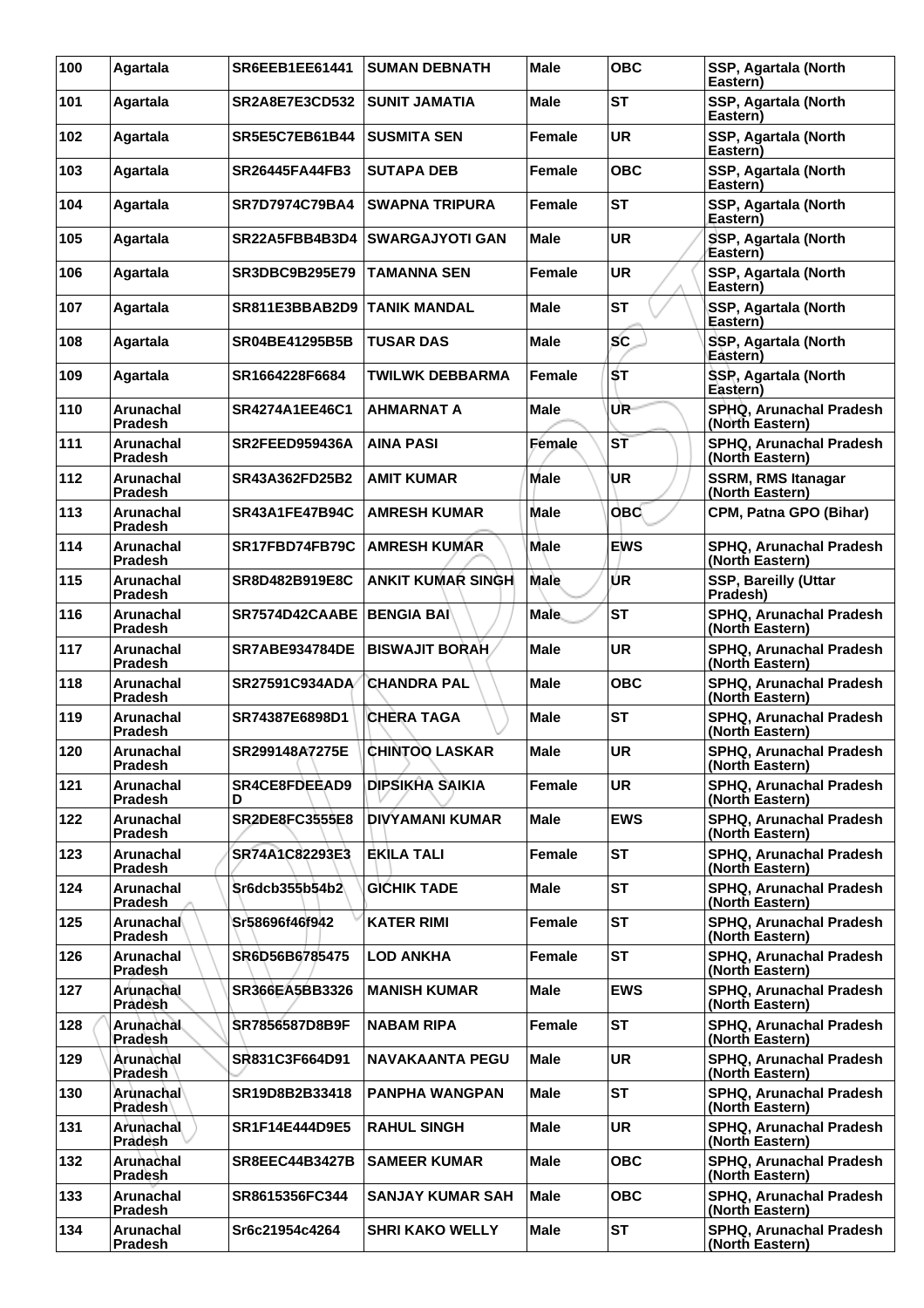| 135 | Arunachal<br><b>Pradesh</b> | SR649527674444           | <b>TAO TARA</b>                          | <b>Male</b>   | <b>ST</b>  | SPHQ, Arunachal Pradesh<br>(North Eastern) |
|-----|-----------------------------|--------------------------|------------------------------------------|---------------|------------|--------------------------------------------|
| 136 | Arunachal<br><b>Pradesh</b> | Sr36b3b326442e           | <b>TELI SANGHO</b>                       | <b>Male</b>   | <b>ST</b>  | SPHQ, Arunachal Pradesh<br>(North Eastern) |
| 137 | Arunachal<br><b>Pradesh</b> | SR6174EA7E9AF4           | <b>TELI TIKA CHAMDIR</b>                 | Male          | <b>ST</b>  | SPHQ, Arunachal Pradesh<br>(North Eastern) |
| 138 | Arunachal<br><b>Pradesh</b> | SR07C6ECBBD81C           | <b>TOMGOM YOMGAM</b>                     | Female        | <b>ST</b>  | SPHQ, Arunachal Pradesh<br>(North Eastern) |
| 139 | Arunachal<br><b>Pradesh</b> | SR2CEEAC34D894           | <b>VIJAY PRAKASH</b>                     | Male          | <b>EWS</b> | SPHQ, Arunachal Pradesh<br>(North Eastern) |
| 140 | Dharmanagar                 | SR56A24FC2D6B4           | <b>ARIJIT</b><br><b>CHAKRABORTY</b>      | Male          | <b>UR</b>  | SP, Dharmanagar (North<br>Eastern)         |
| 141 | Dharmanagar                 | SR887ADE283886           | <b>ARINDAM MONDAL</b>                    | Male          | <b>OBC</b> | SP, Dharmanagar (North<br>Eastern)         |
| 142 | Dharmanagar                 | SR1BF2C54F48CA           | <b>ASHIT DAS</b>                         | <b>Male</b>   | <b>SC</b>  | SP, Dharmanagar (North<br>Eastern)         |
| 143 | Dharmanagar                 | <b>SR3ECE4CE49822</b>    | <b>AYAN MANDAL</b>                       | Male          | OBC)       | SP, Dharmanagar (North<br>Eastern)         |
| 144 | <b>Dharmanagar</b>          | <b>SR1F634AF15CD2</b>    | <b>AZIHA BEGAM</b>                       | Female        | ÚR         | SP, Dharmanagar (North<br>Eastern)         |
| 145 | Dharmanagar                 | <b>SR8CF14934B15C</b>    | <b>BATASHI DAS</b>                       | Female        | <b>SC</b>  | SP, Dharmanagar (North<br>Eastern)         |
| 146 | <b>Dharmanagar</b>          | <b>SR5BAA9F311F46</b>    | <b>BEAUTY DAS</b>                        | Female        | SC         | SP, Dharmanagar (North<br>Eastern)         |
| 147 | <b>Dharmanagar</b>          | SR61A4E29B6C38           | <b>BIMAL DAS</b>                         | <b>Male</b>   | <b>SC</b>  | SP, Dharmanagar (North<br>Eastern)         |
| 148 | <b>Dharmanagar</b>          | <b>SR02E593EAE445</b>    | <b>BINKI BABU SEN</b>                    | Male          | <b>OBC</b> | SP, Dharmanagar (North<br>Eastern)         |
| 149 | Dharmanagar                 | SR1E4D6BA87381           | <b>CHAITI DEBNATH</b>                    | Female        | <b>OBC</b> | SP, Dharmanagar (North<br>Eastern)         |
| 150 | <b>Dharmanagar</b>          | <b>SR444B2E4FB24E</b>    | <b>CHANDAN ROY</b>                       | <b>Male</b>   | ŚС         | SP, Dharmanagar (North<br>Eastern)         |
| 151 | Dharmanagar                 | <b>SR7EC8BFC73619</b>    | <b>DEBARTHA LOHA</b>                     | <b>Male</b>   | UR         | SP, Tamluk (West Bengal)                   |
| 152 | Dharmanagar                 | SR068B6166628B           | <b>DEBASREETA</b><br><b>BHATTACHARYA</b> | Female        | <b>UR</b>  | SP, Dharmanagar (North<br>Eastern)         |
| 153 | <b>Dharmanagar</b>          | SR849D2E84E353           | <b>DEEPJOY KURI</b>                      | Male          | <b>OBC</b> | SP, Dharmanagar (North<br>Eastern)         |
| 154 | Dharmanagar                 | <b>SR095BA365E4E3</b>    | <b>DIJEN DRA REANG</b>                   | Male          | <b>ST</b>  | SSP, Agartala (North<br>Eastern)           |
| 155 | <b>Dharmanagar</b>          | SR4B4A8EF8C997<br>$\sim$ | <b>DIPJAY DAS</b>                        | Male          | <b>SC</b>  | SP, Dharmanagar (North<br>Eastern)         |
| 156 | Dharmanagar                 | SR5AA363131167           | <b>DIPSHIKHA RUDRA</b><br>PAUL           | Female        | <b>UR</b>  | SP, Dharmanagar (North<br>Eastern)         |
| 157 | Dharmanagar                 | SR45EBF5F4C15F           | <b>DIYA BHATTACHARYA  </b>               | Female        | <b>UR</b>  | SP, Dharmanagar (North<br>Eastern)         |
| 158 | <b>Dharmanagar</b>          | SR19524C3BAD29           | <b>GOURAB</b><br><b>CHAKRABORTY</b>      | Male          | <b>EWS</b> | SP, Dharmanagar (North<br>Eastern)         |
| 159 | Dharmanagar                 | SR56E8D48567A1           | <b>JOY CHAKMA</b>                        | <b>Male</b>   | <b>ST</b>  | SP, Dharmanagar (North<br>Eastern)         |
| 160 | <b>Dharmanagar</b>          | SR7BA26D4F7AEB           | <b>JOYDWEEP DAS</b>                      | <b>Male</b>   | <b>SC</b>  | SP, Dharmanagar (North<br>Eastern)         |
| 161 | Dharmanagar                 | SR09ECE229D449           | <b>JUNALI DAS</b>                        | Female        | <b>SC</b>  | SP, Dharmanagar (North<br>Eastern)         |
| 162 | Dharmanagar                 | <b>SR5AEBFE558784</b>    | <b>KABIL CHAKMA</b>                      | <b>Male</b>   | <b>ST</b>  | SP, Dharmanagar (North<br>Eastern)         |
| 163 | Dharmanagar                 | SR64D2269CA718           | <b>KISSAN DEBBARMA</b>                   | Male          | <b>ST</b>  | SP, Dharmanagar (North<br>Eastern)         |
| 164 | <b>Dharmanagar</b>          | SR3F3EBA4FDE61           | <b>MANORAMA CHAKMA</b>                   | Female        | <b>ST</b>  | SP, Dharmanagar (North<br>Eastern)         |
| 165 | Dharmanagar                 | SR1FCF82BB5D19           | <b>MANPON REANG</b>                      | <b>Male</b>   | <b>ST</b>  | SP, Dharmanagar (North<br>Eastern)         |
| 166 | Dharmanagar                 | SR38FA68547413           | <b>MATACHIR ALI</b>                      | Male          | <b>UR</b>  | SP, Dharmanagar (North<br>Eastern)         |
| 167 | Dharmanagar                 | <b>SR0E6CDE527693</b>    | <b>NIRMALYA</b><br><b>CHOWDHURY</b>      | <b>Male</b>   | <b>UR</b>  | SP, Dharmanagar (North<br>Eastern)         |
| 168 | Dharmánagar                 | SR616C4BFC12DA           | <b>NISHAN SARKAR</b>                     | <b>Male</b>   | <b>SC</b>  | SP, Dharmanagar (North<br>Eastern)         |
| 169 | Dharmanagar                 | SR3BA3ACC37EB4           | <b>PHARMILA REANG</b>                    | <b>Female</b> | <b>ST</b>  | SP, Dharmanagar (North<br>Eastern)         |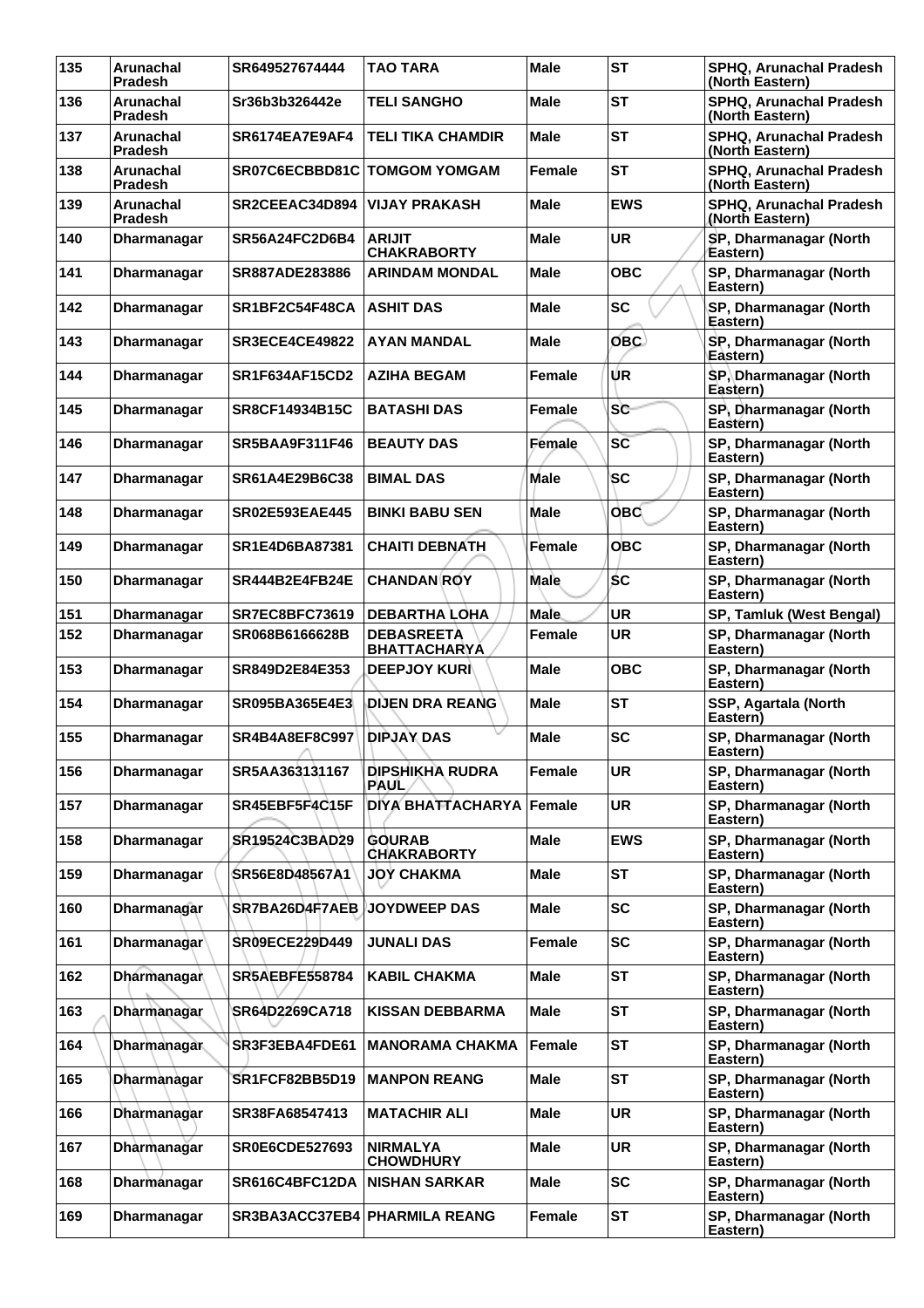| 170 | <b>Dharmanagar</b> | SR71EE2CB91E6D                     | <b>PLABAN DEB NATH</b>               | <b>Male</b>   | <b>OBC</b> | SP, Dharmanagar (North<br>Eastern) |
|-----|--------------------|------------------------------------|--------------------------------------|---------------|------------|------------------------------------|
| 171 | <b>Dharmanagar</b> | SR44D3A6A5B413                     | <b>PRABAL SINGHA</b>                 | <b>Male</b>   | <b>UR</b>  | SP, Dharmanagar (North<br>Eastern) |
| 172 | Dharmanagar        | <b>SR5916FFA6EA56</b>              | <b>PRADYUT NATH</b>                  | Male          | <b>OBC</b> | SP, Dharmanagar (North<br>Eastern) |
| 173 | Dharmanagar        | SR044F8B1BEEB4                     | <b>PRAMITA REANG</b>                 | Female        | <b>ST</b>  | SP, Dharmanagar (North<br>Eastern) |
| 174 | Dharmanagar        | SR4FFDD2E2D92F                     | <b>PUJA GHOSH</b>                    | Female        | <b>OBC</b> | SP, Dharmanagar (North<br>Eastern) |
| 175 | Dharmanagar        | SR585631DDA71A                     | <b>PUJAYETA DEB</b>                  | Female        | <b>OBC</b> | SSP, Agartala (North<br>Eastern)   |
| 176 | Dharmanagar        | <b>SR5DE4CE447395</b>              | <b>PURNIMA MAITY</b>                 | <b>Female</b> | <b>EWS</b> | SSP, Agartala (North<br>Eastern)   |
| 177 | Dharmanagar        | SR85D46D66E497                     | <b>PUSPAJIT SARKAR</b>               | <b>Male</b>   | <b>OBC</b> | SP, Dharmanagar (North<br>Eastern) |
| 178 | Dharmanagar        | <b>SR4AA98E2459BE</b>              | <b>PUSPITA DHAR</b>                  | Female        | OBC        | SP, Dharmanagar (North<br>Eastern) |
| 179 | Dharmanagar        | SR39134844ADA9                     | <b>RATUL BANIK</b>                   | <b>Male</b>   | UR         | SP, Dharmanagar (North<br>Eastern) |
| 180 | Dharmanagar        | <b>SR85FFEBD25939</b>              | <b>SAGARIKA PAUL</b>                 | Female        | <b>OBC</b> | SP, Dharmanagar (North<br>Eastern) |
| 181 | Dharmanagar        | <b>SR6CE536C4724D</b>              | <b>SALEK UDDIN</b>                   | <b>Male</b>   | <b>UR</b>  | SP, Dharmanagar (North<br>Eastern) |
| 182 | Dharmanagar        | <b>SR0452D1982CFD</b>              | <b>SANJIT MAJUMDAR</b>               | <b>Male</b>   | UR         | SP, Dharmanagar (North<br>Eastern) |
| 183 | Dharmanagar        | <b>SR6C4594EFA432</b>              | <b>SHANTI RUNG REANG Female</b>      |               | SТ         | SP, Dharmanagar (North<br>Eastern) |
| 184 | Dharmanagar        | <b>SR84ED2797F88D</b>              | <b>SHYAMALIMA DUTTA</b>              | Female        | UR         | SP, Dharmanagar (North<br>Eastern) |
| 185 | Dharmanagar        | <b>SR619C4EAA318C</b>              | <b>SUBHAM CHANDA</b>                 | <b>Male</b>   | UR         | SP, Dharmanagar (North<br>Eastern) |
| 186 | Dharmanagar        | <b>SR4ECFECBDC1A</b><br>9          | <b>SUBHASISH DAS</b>                 | <b>Male</b>   | <b>SC</b>  | SP, Dharmanagar (North<br>Eastern) |
| 187 | Dharmanagar        | SR8667D5845465                     | <b>SUCHITRA SARKAR</b>               | Male          | <b>SC</b>  | SP, Dharmanagar (North<br>Eastern) |
| 188 | <b>Dharmanagar</b> | SR028688B92FA4                     | <b>SUDIP MONDAL</b>                  | <b>Male</b>   | <b>UR</b>  | SSP, Bankura (West<br>Bengal)      |
| 189 | Dharmanagar        | <b>SR536359FBCDD5</b>              | <b>SUJAY PAL</b>                     | Male          | <b>OBC</b> | SP, Dharmanagar (North<br>Eastern) |
| 190 | Dharmanagar        | <b>SR2FC35A67E777</b>              | <b>SUMANA NATH</b>                   | Female        | <b>UR</b>  | SP, Dharmanagar (North<br>Eastern) |
| 191 | Dharmanagar        | <b>SR4E65DFADEED9 SUMEDHA PAUL</b> |                                      | <b>Female</b> | <b>OBC</b> | SP, Dharmanagar (North<br>Eastern) |
| 192 | Dharmanagar        | <b>SR35954424AADB</b>              | <b>SURAJ DEBNATH</b>                 | <b>Male</b>   | <b>OBC</b> | SP, Dharmanagar (North<br>Eastern) |
| 193 | Dharmanagar        | <b>SR3FA25C25D4C3</b>              | <b>SYED RAUNOK</b><br><b>HOSSAIN</b> | <b>Male</b>   | <b>UR</b>  | SP, Dharmanagar (North<br>Eastern) |
| 194 | Dharmanagar        | <b>SR41FCBB697B54</b>              | <b>TITHI DAS</b>                     | <b>Female</b> | <b>SC</b>  | SP, Dharmanagar (North<br>Eastern) |
| 195 | Dharmanagar        | SR317416E541BB                     | <b>TOSHIBA PATRA</b>                 | Female        | <b>UR</b>  | SP, Dharmanagar (North<br>Eastern) |
| 196 | Dharmanagàr        | SR6643F4AA5392                     | <b>YUBARAJ GHOSH</b>                 | <b>Male</b>   | <b>OBC</b> | SP, Dharmanagar (North<br>Eastern) |
| 197 | Manipur            | SR04FD3B1CE14D                     | <b>ANGAM GOLMEI</b>                  | <b>Male</b>   | <b>ST</b>  | SP, Manipur (North<br>Eastern)     |
| 198 | <b>Manipur</b>     | SR24AC64EB7176                     | DY SHILONGHRING                      | Female        | <b>ST</b>  | SP, Manipur (North<br>Eastern)     |
| 199 | <b>Manipur</b>     | SR0EEC9711FDBC                     | <b>EZRA YUIKHUI RAGUI</b>            | Male          | <b>ST</b>  | SP, Manipur (North<br>Eastern)     |
| 200 | Manipur            | SR7D3811F344B2                     | <b>GAIKAOSIN RIAMEI</b>              | <b>Male</b>   | <b>ST</b>  | SP, Manipur (North<br>Eastern)     |
| 201 | <b>Manipur</b>     | <b>SR6374FE874BD3</b>              | <b>GIN SUAN DING</b>                 | <b>Male</b>   | <b>ST</b>  | SP, Manipur (North<br>Eastern)     |
| 202 | <b>Manipur</b>     | SR0443AEB33AA7                     | <b>HAFIZ DANISH KHAN</b>             | <b>Male</b>   | <b>OBC</b> | SP, Manipur (North<br>Eastern)     |
| 203 | <b>Manipur</b>     | SR446C9A933A43                     | <b>JANGMINTHANG</b><br><b>KIPGEN</b> | <b>Male</b>   | <b>ST</b>  | SP, Manipur (North<br>Eastern)     |
| 204 | <b>Manipur</b>     | SR25EB7C444288                     | <b>JOHN ZOU</b>                      | <b>Male</b>   | <b>ST</b>  | SP, Manipur (North<br>Eastern)     |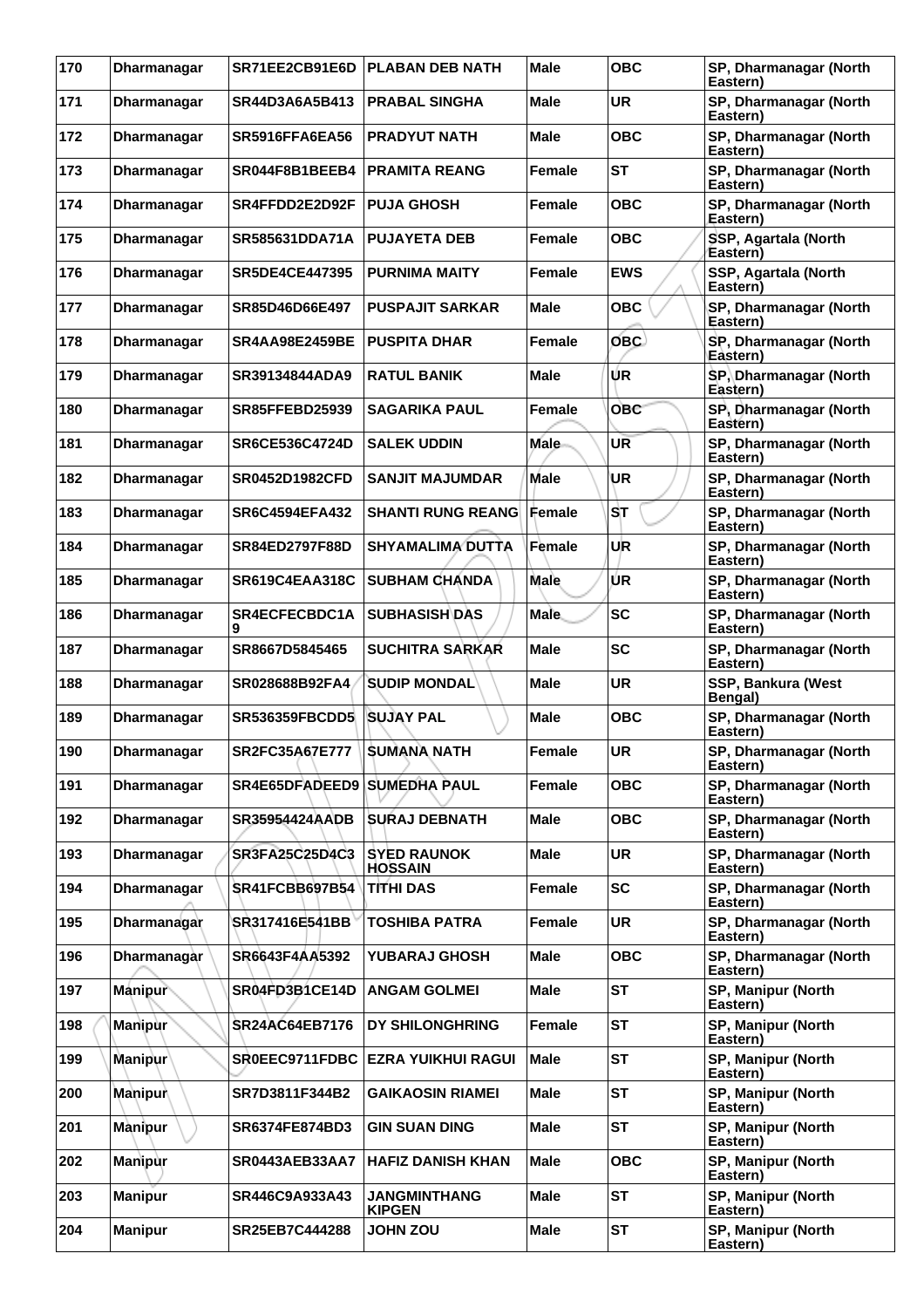| 205 | <b>Manipur</b> | SR6A9D54C6F245            | <b>KHAIDEM SATIYARANI Female</b><br><b>DEVI</b> |             | <b>OBC</b> | <b>SP, Manipur (North</b><br>Eastern)      |
|-----|----------------|---------------------------|-------------------------------------------------|-------------|------------|--------------------------------------------|
| 206 | <b>Manipur</b> | SR65DF13F4ED24            | <b>KHIYANG LUNGHOI</b><br><b>CHOTHE</b>         | Female      | <b>ST</b>  | SP, Manipur (North<br>Eastern)             |
| 207 | <b>Manipur</b> | <b>SR1BCEA3C7FCE</b><br>Е | <b>KORCHOL ADAM</b>                             | Male        | <b>ST</b>  | SP, Manipur (North<br>Eastern)             |
| 208 | <b>Manipur</b> | SR7B445129D767            | <b>KORCHOL ANITHA</b>                           | Female      | <b>ST</b>  | SP, Manipur (North<br>Eastern)             |
| 209 | <b>Manipur</b> | SR0E9EF5F2494D            | <b>L SEIGOUSEM</b><br><b>KHONGSAI</b>           | Male        | <b>ST</b>  | SP, Manipur (North<br>Eastern)             |
| 210 | <b>Manipur</b> | SR464F51683863            | <b>LAIJING HOPSON</b><br><b>MARING</b>          | <b>Male</b> | <b>ST</b>  | SP, Manipur (North<br>Eastern)             |
| 211 | <b>Manipur</b> | <b>SR648A9E5485CD</b>     | <b>LALVENPIAK</b>                               | <b>Male</b> | <b>ST</b>  | SP, Manipur (North<br>Eastern)             |
| 212 | <b>Manipur</b> | SR027514F4B2D8            | <b>MAKUNG SARANG</b><br><b>THOMSON</b>          | Male        | <b>ST</b>  | SP, Manipur (North<br>Eastern)             |
| 213 | <b>Manipur</b> | <b>SR7546B5EE77EE</b>     | <b>MANNGAIHNIENG</b><br><b>KHONGSAI</b>         | Female      | ST         | SP, Manipur (North<br>Eastern)             |
| 214 | <b>Manipur</b> | <b>SR117D385BFA9F</b>     | <b>MD ABDUL RAHAMAN</b>                         | <b>Male</b> | <b>OBC</b> | <b>SP, Manipur (North</b><br>Eastern)      |
| 215 | <b>Manipur</b> | <b>SR079794549CC2</b>     | <b>MD ABDUL RAJAK</b>                           | Male        | <b>OBC</b> | SP, Manipur (North<br>Eastern)             |
| 216 | <b>Manipur</b> | SR0BF11A6977C1            | <b>MD ABDULLAH</b>                              | <b>Male</b> | <b>OBC</b> | SP, Manipur (North<br>Eastern)             |
| 217 | <b>Manipur</b> | <b>SR4B581921AAE7</b>     | <b>MD AZIZ ALAM</b>                             | Male        | UR         | SP, Manipur (North<br>Eastern)             |
| 218 | <b>Manipur</b> | SR22B741D47794            | <b>MD FARISH KAHN</b>                           | Male        | <b>OBC</b> | SP, Manipur (North<br>Eastern)             |
| 219 | <b>Manipur</b> | SR6717115D5414            | <b>MD FARISH KHAN</b>                           | <b>Male</b> | <b>OBC</b> | SP, Manipur (North<br>Eastern)             |
| 220 | <b>Manipur</b> | SR35B57C5584E9            | <b>MD NAJIR KHAN</b>                            | Male        | <b>OBC</b> | SP, Manipur (North<br>Eastern)             |
| 221 | <b>Manipur</b> | <b>SR0A16BCE65579</b>     | <b>MD NAWAJ SHARIF</b>                          | <b>Male</b> | <b>OBC</b> | SP, Manipur (North<br>Eastern)             |
| 222 | <b>Manipur</b> | <b>SR6B4FE84815FD</b>     | <b>MD RAMEEZ RAJA</b>                           | <b>Male</b> | <b>UR</b>  | SP, Manipur (North<br>Eastern)             |
| 223 | <b>Manipur</b> | SR08FB76B156FB            | <b>MD SAMERUDDIN</b>                            | <b>Male</b> | <b>OBC</b> | SP, Manipur (North<br>Eastern)             |
| 224 | <b>Manipur</b> | <b>SR14B726655EAA</b>     | <b>MD SULEIMAN</b><br><b>KHULLAKPAM</b>         | Male        | <b>OBC</b> | SP, Manipur (North<br>Eastern)             |
| 225 | <b>Manipur</b> | SR2C14958B6221            | <b>MD ZIYAUL HAQUE</b>                          | Male        | <b>OBC</b> | SP, Manipur (North<br>Eastern)             |
| 226 | <b>Manipur</b> | SR74D77917D9B3            | <b>MS KRIZHIINI PFOTTE</b>                      | Female      | <b>ST</b>  | SP, Manipur (North<br>Eastern)             |
| 227 | <b>Manipur</b> | SR1248F93A5394            | <b>PAMEI DENIS</b>                              | Male        | <b>ST</b>  | SP, Manipur (North<br>Eastern)             |
| 228 | <b>Manipur</b> | <b>SR712369CFA9BE</b>     | <b>PHINURSAT</b>                                | Female      | <b>OBC</b> | <b>SP. Manipur (North)</b><br>Eastern)     |
| 229 | <b>Manipur</b> | <b>SR54A29B5AA3DB\</b>    | <b>PHUNGACHON ZIMIK</b>                         | Male        | <b>ST</b>  | <b>SP. Manipur (North</b><br>Eastern)      |
| 230 | <b>Manipur</b> | SR13AAE6FB83F5            | PIRING OBED CHOTHE Male                         |             | <b>ST</b>  | SP, Manipur (North<br>Eastern)             |
| 231 | <b>Manipur</b> | SR74CA8FCF6BF7            | <b>PRANGAM SHIMPHRUI Male</b>                   |             | <b>ST</b>  | SP, Manipur (North<br>Eastern)             |
| 232 | Manipur        | SR23BD33FD1444            | <b>R SONEI KOREN</b>                            | Female      | <b>ST</b>  | SP, Manipur (North<br>Eastern)             |
| 233 | <b>Manipur</b> | <b>SR1EF21D146E5E</b>     | <b>RAHUL RANJAN</b>                             | Male        | <b>SC</b>  | SPHQ, Arunachal Pradesh<br>(North Eastern) |
| 234 | <b>Manipur</b> | <b>SR54FB38F5542C</b>     | <b>RAMMAYON RAMUNG</b><br><b>SHIMRAY</b>        | Male        | <b>ST</b>  | SP, Manipur (North<br>Eastern)             |
| 235 | <b>Manipur</b> | <b>SR57F3425D7BA2</b>     | <b>RINNGANUNG</b><br><b>RAMRAR</b>              | <b>Male</b> | <b>ST</b>  | SP, Manipur (North<br>Eastern)             |
| 236 | Mànipur        | SR2E9CE4D942FC            | <b>RUSHI DEBBARMA</b>                           | <b>Male</b> | <b>ST</b>  | SP, Manipur (North<br>Eastern)             |
| 237 | <b>Manipur</b> | <b>SR341EBA44E559</b>     | <b>S FIISHEVEI</b>                              | <b>Male</b> | <b>ST</b>  | SP, Manipur (North<br>Eastern)             |
| 238 | <b>Manipur</b> | <b>SR7515F74FEBC4</b>     | <b>S R ATHOI CHIRU</b>                          | <b>Male</b> | <b>ST</b>  | SP, Manipur (North<br>Eastern)             |
| 239 | <b>Manipur</b> | <b>SR2257C61FB8CF</b>     | <b>SABINA</b>                                   | Female      | <b>OBC</b> | SP, Manipur (North<br>Eastern)             |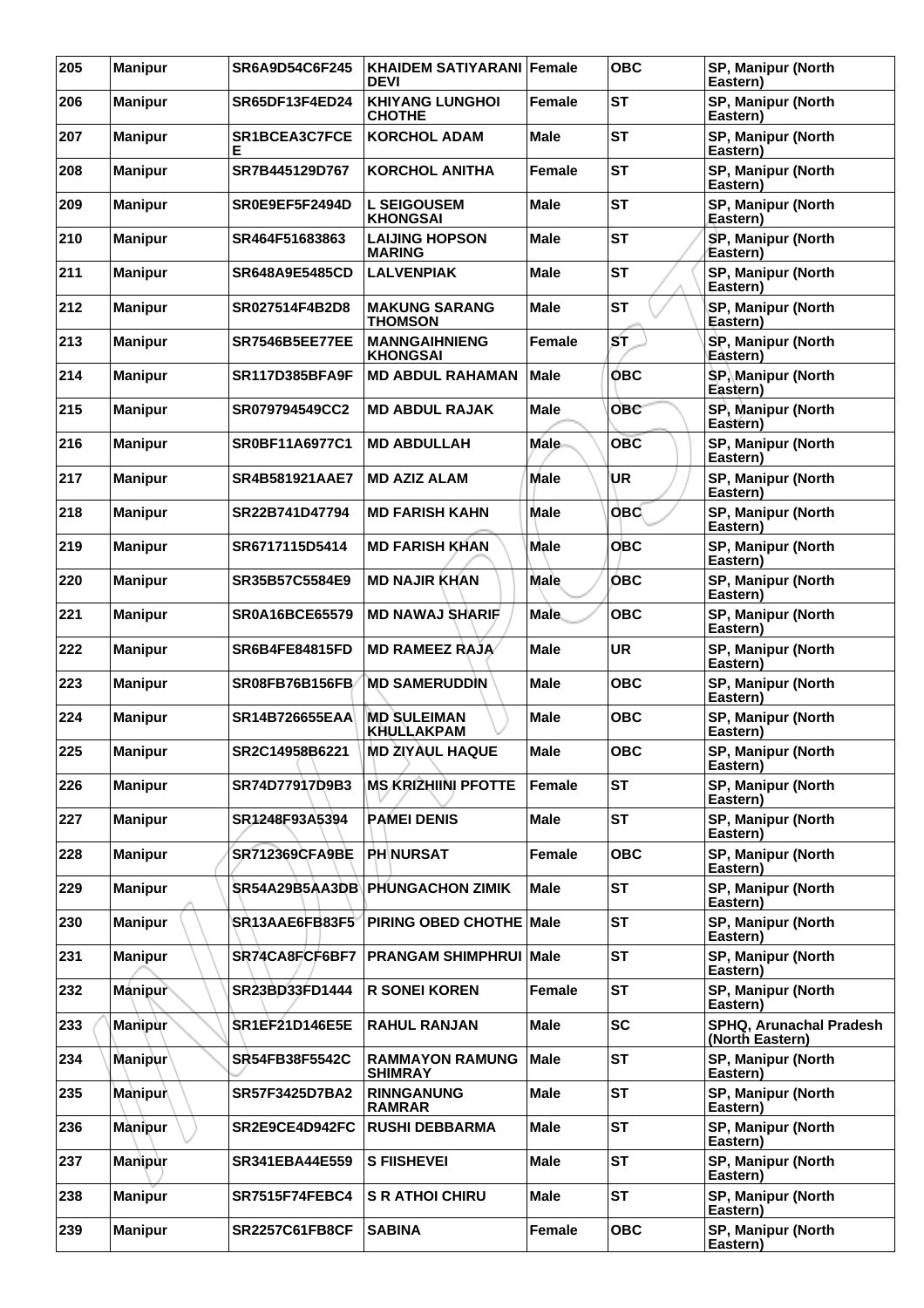| 240 | <b>Manipur</b> | <b>SR37D9A9B47BD2</b>     | <b>SALUNG</b><br><b>MOLHOUNING</b><br><b>DANGSHAWA</b> | <b>Male</b>   | <b>ST</b>  | SP, Manipur (North<br>Eastern)        |
|-----|----------------|---------------------------|--------------------------------------------------------|---------------|------------|---------------------------------------|
| 241 | <b>Manipur</b> | SR0A4CBBE2EC44            | <b>SEEMA BARGOTI</b>                                   | Female        | <b>ST</b>  | SP, Manipur (North<br>Eastern)        |
| 242 | <b>Manipur</b> | <b>SR75DEB69A36C7</b>     | <b>SEIGOUMANG</b>                                      | <b>Male</b>   | <b>ST</b>  | SP, Manipur (North<br>Eastern)        |
| 243 | <b>Manipur</b> | SR414423451E32            | <b>SEIMINJOY KHONGSAI</b>                              | <b>Male</b>   | <b>ST</b>  | SP, Manipur (North<br>Eastern)        |
| 244 | <b>Manipur</b> | <b>SR11D44EF1F2E5</b>     | <b>SINGAMAYUM</b><br><b>FARJANA</b>                    | <b>Female</b> | <b>OBC</b> | SP, Manipur (North<br>Eastern)        |
| 245 | <b>Manipur</b> | <b>SR02AF97AD9B91</b>     | <b>SOROKHAIBAM</b><br><b>SANTA SINGH</b>               | <b>Male</b>   | <b>UR</b>  | SP, Manipur (North<br>Eastern)        |
| 246 | <b>Manipur</b> | SR45954FE12791            | <b>THAOKUNG JESSICA</b><br><b>CHOTHE</b>               | Female        | <b>ST</b>  | SP, Manipur (North<br>Eastern)        |
| 247 | <b>Manipur</b> | SR64166C363E82            | <b>TM ROSHNI</b>                                       | Male          | UR.        | SP, Manipur (North<br>Eastern)        |
| 248 | <b>Manipur</b> | <b>SR448CD774354A</b>     | TM SAMIR                                               | <b>Male</b>   | UR         | SP, Manipur (North<br>Eastern)        |
| 249 | <b>Manipur</b> | SR0CC94A712436            | TM SAMIR                                               | <b>Male</b>   | UR         | SP, Manipur (North<br>Eastern)        |
| 250 | <b>Manipur</b> | SR74BDAEAD87FA            | <b>VALOUR SARA</b>                                     | Male          | ST         | <b>SP, Manipur (North</b><br>Eastern) |
| 251 | <b>Manipur</b> | SR768F4225CC58            | <b>WIJINLUNGBOU</b><br><b>NEWMAI</b>                   | Male          | <b>ST</b>  | SP, Manipur (North<br>Eastern)        |
| 252 | <b>Manipur</b> | SR2C4D9EF4C4C5            | <b>ZINGLEISO S</b>                                     | <b>Male</b>   | ŠΤ         | SP, Manipur (North<br>Eastern)        |
| 253 | Meghalaya      | SR444C72E1727F            | AARNABH SINGH                                          | <b>Male</b>   | <b>EWS</b> | SSP, Meghalaya (North<br>Eastern)     |
| 254 | Meghalaya      | SR1348B4923141            | <b>ABHINAV KUMAR</b>                                   | Màle          | UR         | SSP, Meghalaya (North<br>Eastern)     |
| 255 | Meghalaya      | <b>SR1A41EF44977D</b>     | <b>ABHISHEK KUMAR</b>                                  | <b>Male</b>   | UR         | SSP, Meghalaya (North<br>Eastern)     |
| 256 | Meghalaya      | SR65BE3FB1E47C            | <b>ABHISHEK KUMAR</b>                                  | <b>Male</b>   | <b>EWS</b> | SSP, Meghalaya (North<br>Eastern)     |
| 257 | Meghalaya      | <b>SR04AA66D9EE87</b>     | <b>ADITYA DWIVEDI</b>                                  | <b>Male</b>   | <b>EWS</b> | SSP, Meghalaya (North<br>Eastern)     |
| 258 | Meghalaya      | SR83166FC4D9B1            | ADITYA KUMAR SINHA                                     | Male          | <b>UR</b>  | SSP, Meghalaya (North<br>Eastern)     |
| 259 | Meghalaya      | SR469613C5E136            | <b>ADITYA RAJ</b>                                      | Male          | <b>OBC</b> | SSP, Meghalaya (North<br>Eastern)     |
| 260 | Meghalaya      | SR4E71D5ECF5EC AJAY GUPTA |                                                        | <b>Male</b>   | <b>OBC</b> | SSP, Meghalaya (North<br>Eastern)     |
| 261 | Meghalaya      | <b>SR2F62245CEB69</b>     | <b>ALBERT SIMON PHILIP</b>                             | <b>Male</b>   | <b>UR</b>  | SSP, Meghalaya (North<br>Eastern)     |
| 262 | Meghalaya      | SR61ECE947A474            | <b>ALGINIA SOHTUN</b>                                  | Female        | ST         | SSP, Meghalaya (North<br>Eastern)     |
| 263 | Meghalaya      | SR6BCA8A45AAA<br>в        | <b>AMAN KUMAR</b>                                      | <b>Male</b>   | <b>UR</b>  | SSP, Meghalaya (North<br>Eastern)     |
| 264 | Meghalaya      | SR7EA2CC34AB16            | <b>AMAN KUMAR</b>                                      | <b>Male</b>   | <b>UR</b>  | SSP, Meghalaya (North<br>Eastern)     |
| 265 | Meghalaya      | SR8E4CC4A7CCA<br>в        | <b>AMAN KUMAR</b>                                      | <b>Male</b>   | <b>UR</b>  | SSP, Meghalaya (North<br>Eastern)     |
| 266 | Meghalaya      | SR2582BEAE37AB            | <b>AMRESH KUMAR</b>                                    | <b>Male</b>   | <b>OBC</b> | CPM, Patna GPO (Bihar)                |
| 267 | Meghalaya      | SR26593F717339            | <b>ANIM DEBBARMA</b>                                   | <b>Male</b>   | <b>ST</b>  | SSP, Agartala (North<br>Eastern)      |
| 268 | Meghalaya      | <b>SR44436F2DD57D</b>     | <b>ANINDITA PAUL</b>                                   | Female        | <b>UR</b>  | SSP, Meghalaya (North<br>Eastern)     |
| 269 | Meghalaya      | SR8FFDC4D865E8            | <b>ANINDYA BISWAS</b>                                  | <b>Male</b>   | <b>UR</b>  | SSP, Meghalaya (North<br>Eastern)     |
| 270 | Meghalaya      | <b>SR6EA85318D55A</b>     | <b>ANKESH KUMAR</b><br><b>PASWAN</b>                   | Male          | <b>UR</b>  | SSP, Meghalaya (North<br>Eastern)     |
| 271 | Meghalaya      | SR0F6C6B315BDF            | <b>ANKIT KUMAR</b><br><b>MISHRA</b>                    | <b>Male</b>   | <b>UR</b>  | SSP, Meghalaya (North<br>Eastern)     |
| 272 | Meghalaya      | SR048C22B147C6            | <b>ANKIT SINGH</b>                                     | <b>Male</b>   | <b>EWS</b> | SSP, Meghalaya (North<br>Eastern)     |
| 273 | Meghalaya      | SR5469E8751E5C            | <b>ANUP KUMAR</b><br><b>MANDAL</b>                     | <b>Male</b>   | <b>OBC</b> | SSP, Meghalaya (North<br>Eastern)     |
| 274 | Meghalaya      | SR64EBE81D4AF4            | <b>ARMAN UL RASHID</b>                                 | <b>Male</b>   | <b>UR</b>  | SSP, Meghalaya (North<br>Eastern)     |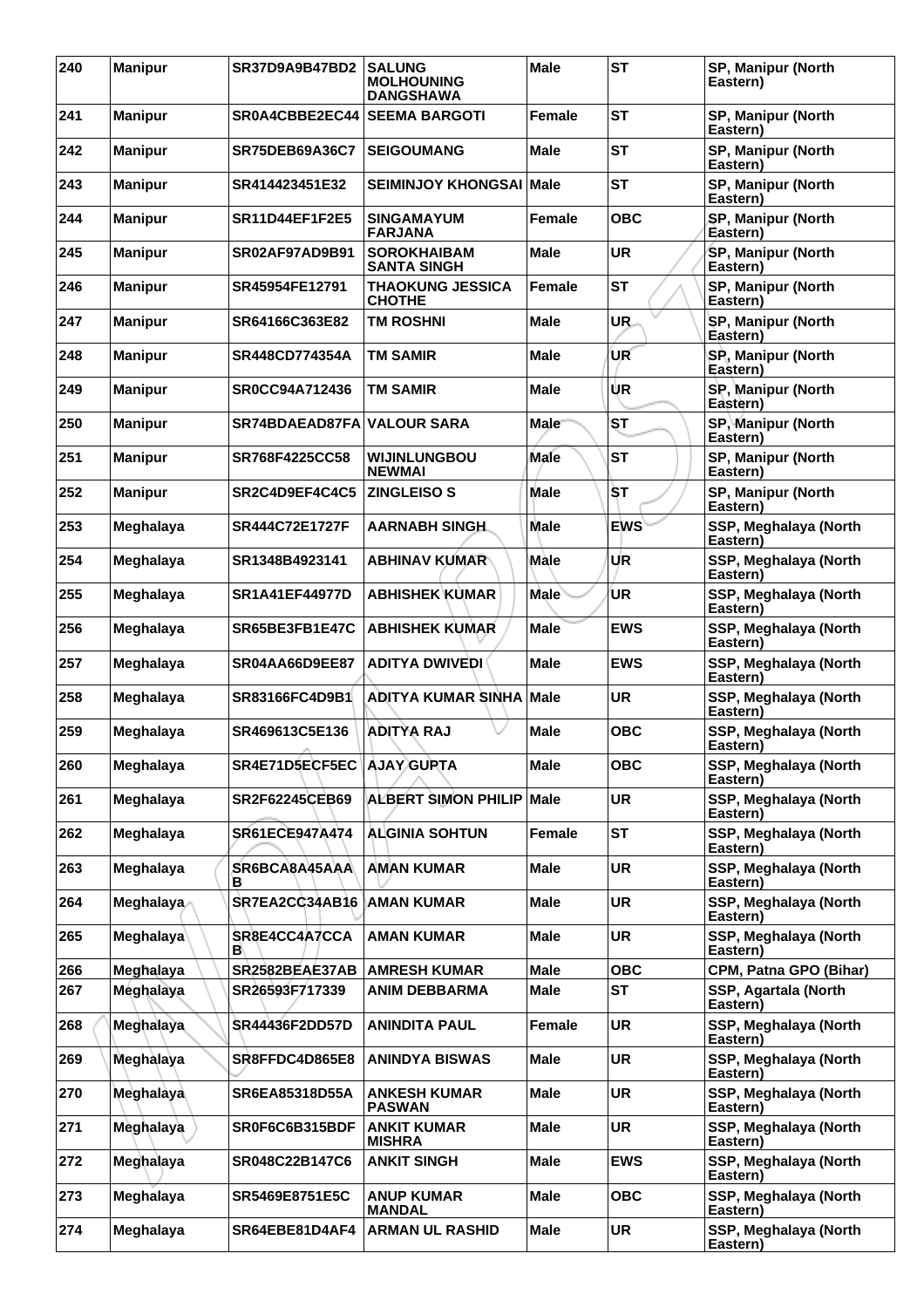| 275 | Meghalaya | SR7B318F1B4D44        | <b>ARNAV DEEP</b>                      | <b>Male</b>   | <b>OBC</b> | SSP, Meghalaya (North<br>Eastern)      |
|-----|-----------|-----------------------|----------------------------------------|---------------|------------|----------------------------------------|
| 276 | Meghalaya | SR426F7B315441        | <b>ASHUTOSH GUPTA</b>                  | <b>Male</b>   | <b>OBC</b> | SP, Bhagalpur (Bihar)                  |
| 277 | Meghalaya | SR8DE4D62EB6B7        | <b>AVINASH KUMAR RAY</b>               | <b>Male</b>   | <b>UR</b>  | SSP, Muzaffarpur (Bihar)               |
| 278 | Meghalaya | SR263C5DAB7357        | <b>BABLU KUMAR SINGH</b>               | <b>Male</b>   | <b>EWS</b> | SSP, Meghalaya (North<br>Eastern)      |
| 279 | Meghalaya | <b>SR83541E72B2FF</b> | <b>BADAVATH UDAY</b><br><b>KIRAN</b>   | Male          | <b>ST</b>  | SSP, Meghalaya (North<br>Eastern)      |
| 280 | Meghalaya | SR27BB7359B884        | <b>BAJANAI MALNGIANG</b>               | Female        | <b>ST</b>  | SSP, Meghalaya (North<br>Eastern)      |
| 281 | Meghalaya | <b>SR5EA2253E1A87</b> | <b>BAKITKUPAR L</b><br>NONGBRI         | Male          | <b>ST</b>  | SSP, Meghalaya (North<br>Eastern)      |
| 282 | Meghalaya | <b>SR1675681F83CE</b> | <b>BALRAM CHOUDHARY</b>                | Male          | <b>UR</b>  | SSP, Meghalaya (North<br>Eastern)      |
| 283 | Meghalaya | SR1643B5236432        | <b>BANOTH AJITH</b><br><b>KUMAR</b>    | <b>Male</b>   | <b>ST</b>  | SSP, Meghalaya (North<br>Eastern)      |
| 284 | Meghalaya | SR48B44D3AFFD9        | <b>BANOTH SRIHARI</b>                  | <b>Male</b>   | ŚΤ         | SSP, Meghalaya (North<br>Eastern)      |
| 285 | Meghalaya | SR844F94D42BC2        | <b>BANOTH VENKANNA</b>                 | Male          | \$T        | SSP, Meghalaya (North<br>Eastern)      |
| 286 | Meghalaya | SR2B8112BDAE1E        | <b>BARNALI RABHA</b>                   | Female        | ST         | SP, Goalpara (Assam)                   |
| 287 | Meghalaya | <b>SR89D48AA673FC</b> | <b>BHUKYA ASHA</b>                     | <b>Female</b> | ŠТ         | SP, Warangal (Telangana)               |
| 288 | Meghalaya | SR7F45B832445B        | <b>BIDYUT DEKA RABHA</b>               | Male          | <b>ST</b>  | SSP, Meghalaya (North<br>Eastern)      |
| 289 | Meghalaya | SR4DB4EEDB9E55        | <b>BIKRAM KESHRI</b><br>PANDA          | <b>Male</b>   | UR         | SSP, Visakhapatnam<br>(Andhra Pradesh) |
| 290 | Meghalaya | SR1B76374C2796        | <b>BIRU KUMAR SINGHA</b>               | <b>Male</b>   | <b>OBC</b> | SSP, Meghalaya (North<br>Eastern)      |
| 291 | Meghalaya | SR7B475EEABA8F        | <b>CARINEA RYNJAH</b>                  | Female        | SТ         | SSP, Meghalaya (North<br>Eastern)      |
| 292 | Meghalaya | SR634DD4929F47        | <b>CHAMPAK DAS</b>                     | <b>Male</b>   | <b>ST</b>  | SSP, Meghalaya (North<br>Eastern)      |
| 293 | Meghalaya | SR6B9B52419749        | <b>CHENLANG PAKMA</b>                  | <b>Male</b>   | <b>ST</b>  | SSP, Meghalaya (North<br>Eastern)      |
| 294 | Meghalaya | <b>SR653AC7545FC4</b> | <b>DARAVATH NAVEEN</b>                 | Male          | <b>ST</b>  | SSP, Meghalaya (North<br>Eastern)      |
| 295 | Meghalaya | SR6E499C6DC822        | <b>DEEPAK KUMAR</b>                    | <b>Male</b>   | <b>OBC</b> | SSP, Patna (Bihar)                     |
| 296 | Meghalaya | <b>SR51CF1DFC3581</b> | <b>DEISHISHA</b><br><b>SHANGPLIANG</b> | Female        | <b>ST</b>  | SSP, Meghalaya (North<br>Eastern)      |
| 297 | Meghalaya | <b>SR8587642BDCEB</b> | <b>DHARAVATH</b><br><b>RAVINDER</b>    | Male          | <b>ST</b>  | SSP, Meghalaya (North<br>Eastern)      |
| 298 | Meghalaya | SR76B14CB8B81E        | <b>EVANGELLIN</b><br><b>MARWEIN</b>    | <b>Female</b> | <b>ST</b>  | SSP, Meghalaya (North<br>Eastern)      |
| 299 | Meghalaya | SR68AEDB972247        | <b>EVATISTA SNAITANG</b>               | <b>Female</b> | <b>ST</b>  | SSP, Meghalaya (North<br>Eastern)      |
| 300 | Meghalaya | SR4FD3EA59F5E4        | <b>EVERLASTING</b><br><b>GYMPAD</b>    | Male          | <b>ST</b>  | SSP, Meghalaya (North<br>Eastern)      |
| 301 | Meghalaya | <b>SR1D992A5D435B</b> | <b>FEBY C ROSE</b>                     | <b>Female</b> | <b>OBC</b> | SSP, Meghalaya (North<br>Eastern)      |
| 302 | Meghalaya | SR5A329FC49429        | <b>GARRYSON DKHAR</b>                  | <b>Male</b>   | <b>ST</b>  | SSP, Meghalaya (North<br>Eastern)      |
| 303 | Meghalaya | SR744ACD69AEF5        | <b>GAURAV KUMAR</b>                    | Male          | <b>EWS</b> | SSP, Meghalaya (North<br>Eastern)      |
| 304 | Meghalaya | SR8EDC15B44268        | <b>GLINTERSON</b><br><b>NONGBAH</b>    | <b>Male</b>   | <b>ST</b>  | SSP, Meghalaya (North<br>Eastern)      |
| 305 | Meghalaya | SR74D783981F44        | <b>GODASU SHASHI</b><br><b>VARDHAN</b> | <b>Male</b>   | <b>OBC</b> | SSP, Meghalaya (North<br>Eastern)      |
| 306 | Meghalaya | SR74FF9B49D198        | <b>GUDDU KUMAR</b>                     | <b>Male</b>   | <b>OBC</b> | SSP, Meghalaya (North<br>Eastern)      |
| 307 | Meghalaya | <b>SR1743F1C5E554</b> | <b>HAKARU MITRE THMA</b>               | <b>Female</b> | <b>ST</b>  | SSP, Meghalaya (North<br>Eastern)      |
| 308 | Meghalaya | <b>SR4DA4BE72F466</b> | <b>HARITHA A H</b>                     | <b>Female</b> | <b>UR</b>  | SSP, Meghalaya (North<br>Eastern)      |
| 309 | Meghalaya | SR3ACEA65E4D43        | <b>HARSH RAJ</b>                       | <b>Male</b>   | <b>UR</b>  | SSP, Meghalaya (North<br>Eastern)      |
| 310 | Meghalaya | SR178AF843D222        | <b>HARSHVARDHAN</b>                    | <b>Male</b>   | <b>EWS</b> | SSP, Meghalaya (North<br>Eastern)      |
| 311 | Meghalaya | SR4D1C8BD17644        | <b>HILARY KYNTI</b><br><b>KHONGJEE</b> | Female        | <b>ST</b>  | SSP, Meghalaya (North<br>Eastern)      |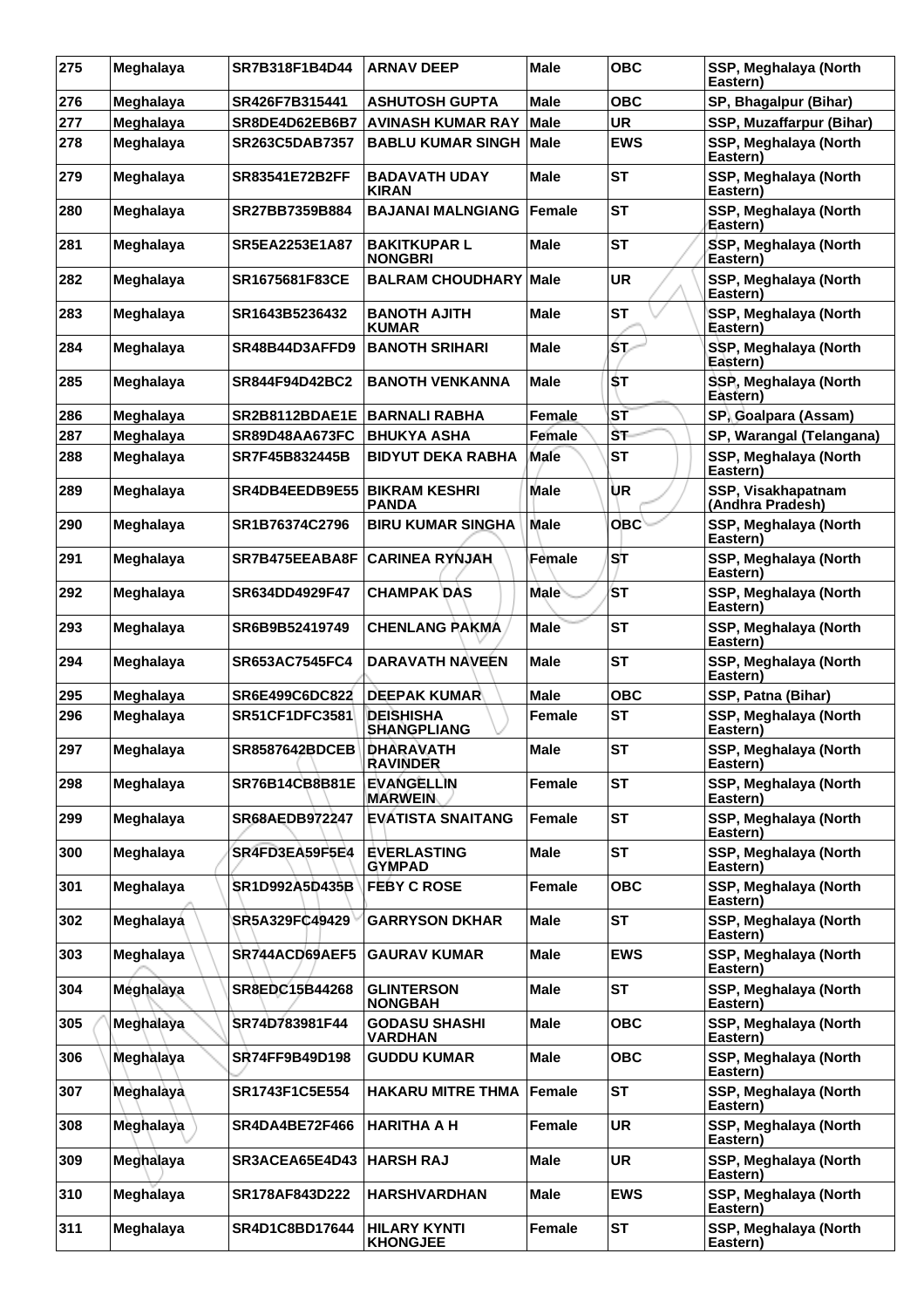| 312 | Meghalaya | SR08AEE3A42FDB HIRA DEBBARMA |                                         | <b>Male</b>   | <b>ST</b>  | SSP, Meghalaya (North<br>Eastern)          |
|-----|-----------|------------------------------|-----------------------------------------|---------------|------------|--------------------------------------------|
| 313 | Meghalaya | <b>SR1CA17A5A55A8</b>        | <b>HUNLANGMARY</b><br><b>LYNGDOH</b>    | <b>Female</b> | <b>ST</b>  | SSP, Meghalaya (North<br>Eastern)          |
| 314 | Meghalaya | SR12784E4476F2               | <b>JAYSMINA BEGUM</b><br><b>KHAN</b>    | Female        | <b>UR</b>  | SSP, Meghalaya (North<br>Eastern)          |
| 315 | Meghalaya | SR09C1C92BD4F4               | <b>JOHIRUL ISLAM</b>                    | <b>Male</b>   | <b>UR</b>  | SSP, Meghalaya (North<br>Eastern)          |
| 316 | Meghalaya | SR28959B6E4F16               | <b>JYOTIRUPA RABHA</b>                  | <b>Female</b> | <b>ST</b>  | SSP, Meghalaya (North<br>Eastern)          |
| 317 | Meghalaya | SR5A4B44F4A4FF               | <b>KADY RHEANNA M</b><br><b>DHAR</b>    | Female        | <b>ST</b>  | SSP, Meghalaya (North<br>Eastern)          |
| 318 | Meghalaya | SR5E46BA8EE61F               | <b>KAILASNATH M</b>                     | Male          | <b>UR</b>  | SSP, Meghalaya (North<br>Eastern)          |
| 319 | Meghalaya | <b>SR04D7CAC98589</b>        | <b>KALYAN MANDI</b>                     | <b>Male</b>   | <b>ST</b>  | SSP, Meghalaya (North<br>Eastern)          |
| 320 | Meghalaya | SR645E5BFAC6E4               | <b>KELAVATH</b><br><b>RAJKUMAR NAIK</b> | Male          | ST         | SSP, Meghalaya (North<br>Eastern)          |
| 321 | Meghalaya | SR41478243CED7               | <b>KESHAV KUMAR</b><br><b>PANDEY</b>    | <b>Male</b>   | <b>EWS</b> | SSP, Meghalaya (North<br>Eastern)          |
| 322 | Meghalaya | SR834F61413A6D               | <b>KISHLAY KUMAR</b>                    | <b>Male</b>   | <b>EWS</b> | SSP, Meghalaya (North<br>Eastern)          |
| 323 | Meghalaya | SR782475C97948               | <b>KUMAR GAURAV</b>                     | Male          | <b>EWS</b> | SSP, Meghalaya (North<br>Eastern)          |
| 324 | Meghalaya |                              | SR3C6AC6CB1BE4 LALIT KUMAR MEENA        | ∣Male         | ۱SТ        | SSP, Ajmer (Rajasthan)                     |
| 325 | Meghalaya | <b>SR07FF8C7841AE</b>        | <b>LAMBOKSHAPHRANG</b><br>THABAH        | <b>Male</b>   | ŚТ         | SSP, Meghalaya (North<br>Eastern)          |
| 326 | Meghalaya | SR4E5A82A27C42               | <b>MADHAN S</b>                         | Male          | UR         | SSP, Meghalaya (North<br>Eastern)          |
| 327 | Meghalaya | SR5EB8E542F6AD               | <b>MALAVATH SRICHAND Male</b>           |               | SТ         | SSP, Nizamabad<br>(Telangana)              |
| 328 | Meghalaya | SR85C7694B5E48               | <b>MALOTH RAHUL</b>                     | <b>Male</b>   | <b>ST</b>  | SSP, Meghalaya (North<br>Eastern)          |
| 329 | Meghalaya | SR281C26A454B4               | <b>MANISH KUMAR</b>                     | Male          | <b>UR</b>  | SSP, Meghalaya (North<br>Eastern)          |
| 330 | Meghalaya | <b>SR7FC22C4394BD</b>        | <b>MANTU KUMAR</b>                      | Male          | <b>OBC</b> | SSP, Meghalaya (North<br>Eastern)          |
| 331 | Meghalaya | SR4B8441E4481D               | <b>MARUT NANDAN</b>                     | Male          | <b>EWS</b> | SP, Darbhanga (Bihar)                      |
| 332 | Meghalaya | SR4D4C37B1A764               | <b>MAYANK KUMAR</b><br><b>BHAGAT</b>    | <b>Male</b>   | <b>OBC</b> | SPHQ, Arunachal Pradesh<br>(North Eastern) |
| 333 | Meghalaya | SR7D967349EBFD               | <b>MD S M FORHAD</b>                    | <b>Male</b>   | <b>UR</b>  | SSP, Meghalaya (North<br>Eastern)          |
| 334 | Meghalaya | <b>SR42EAD2B7668B</b>        | <b>MEVALAL KUMAR</b>                    | <b>Male</b>   | <b>OBC</b> | SSP, Meghalaya (North<br>Eastern)          |
| 335 | Meghalaya | SR71F5E43D8348               | <b>MONCHI N ARENGH</b>                  | <b>Female</b> | <b>ST</b>  | SSP, Meghalaya (North<br>Eastern)          |
| 336 | Meghalaya | <b>SR079CE4FA1336</b>        | <b>MONOWAR HOSSAIN</b>                  | Male          | <b>UR</b>  | SSP, Meghalaya (North<br>Eastern)          |
| 337 | Meghalaya | <b>SR8BBEA52463BE</b>        | <b>NANDHAKUMAR S</b>                    | <b>Male</b>   | <b>OBC</b> | SSP, Meghalaya (North<br>Eastern)          |
| 338 | Meghalaya | <b>SR2D713FD489CD</b>        | <b>NEERAJ KUMAR</b><br><b>VERMA</b>     | <b>Male</b>   | <b>UR</b>  | SP, Varanasi West (Uttar<br>Pradesh)       |
| 339 | Meghalaya | SR4319BC299B42               | <b>OM SHANTANU</b>                      | <b>Male</b>   | <b>UR</b>  | SP, Bhagalpur (Bihar)                      |
| 340 | Meghalaya | SR3B2E76D359BC               | <b>OMOL LYNGDOH</b>                     | <b>Male</b>   | <b>ST</b>  | SSP, Meghalaya (North<br>Eastern)          |
| 341 | Meghalaya | <b>SR5671BA84AEA8</b>        | <b>PALLAV KUMAR</b><br><b>SINGH</b>     | <b>Male</b>   | <b>UR</b>  | SSP, Meghalaya (North<br>Eastern)          |
| 342 | Meghalaya | SR33FAEF491735               | <b>PARTH KUMAR</b>                      | <b>Male</b>   | <b>UR</b>  | SSP, Meghalaya (North<br>Eastern)          |
| 343 | Meghalaya | SR413F1FD9DC7D               | <b>PAULSON</b><br><b>KHONGNGAIN</b>     | <b>Male</b>   | <b>ST</b>  | SSP, Meghalaya (North<br>Eastern)          |
| 344 | Meghalaya | <b>SR8983DF34FCD1</b>        | <b>PHALANGKUPAR</b><br><b>SANGRIANG</b> | Male          | <b>ST</b>  | SSP, Meghalaya (North<br>Eastern)          |
| 345 | Meghalaya | SR2C475416866C               | <b>PHILABETSHWA</b><br><b>NONGRUM</b>   | <b>Female</b> | <b>ST</b>  | SSP, Meghalaya (North<br>Eastern)          |
| 346 | Meghalaya | SR55AD24ED9CAF               | <b>PINAK CHOUDHURY</b>                  | Male          | <b>UR</b>  | SSP, Meghalaya (North<br>Eastern)          |
| 347 | Meghalaya | SR647162312E37               | <b>PIYUSH KUMAR</b>                     | <b>Male</b>   | <b>OBC</b> | SP, B Deoghar (Jharkhand)                  |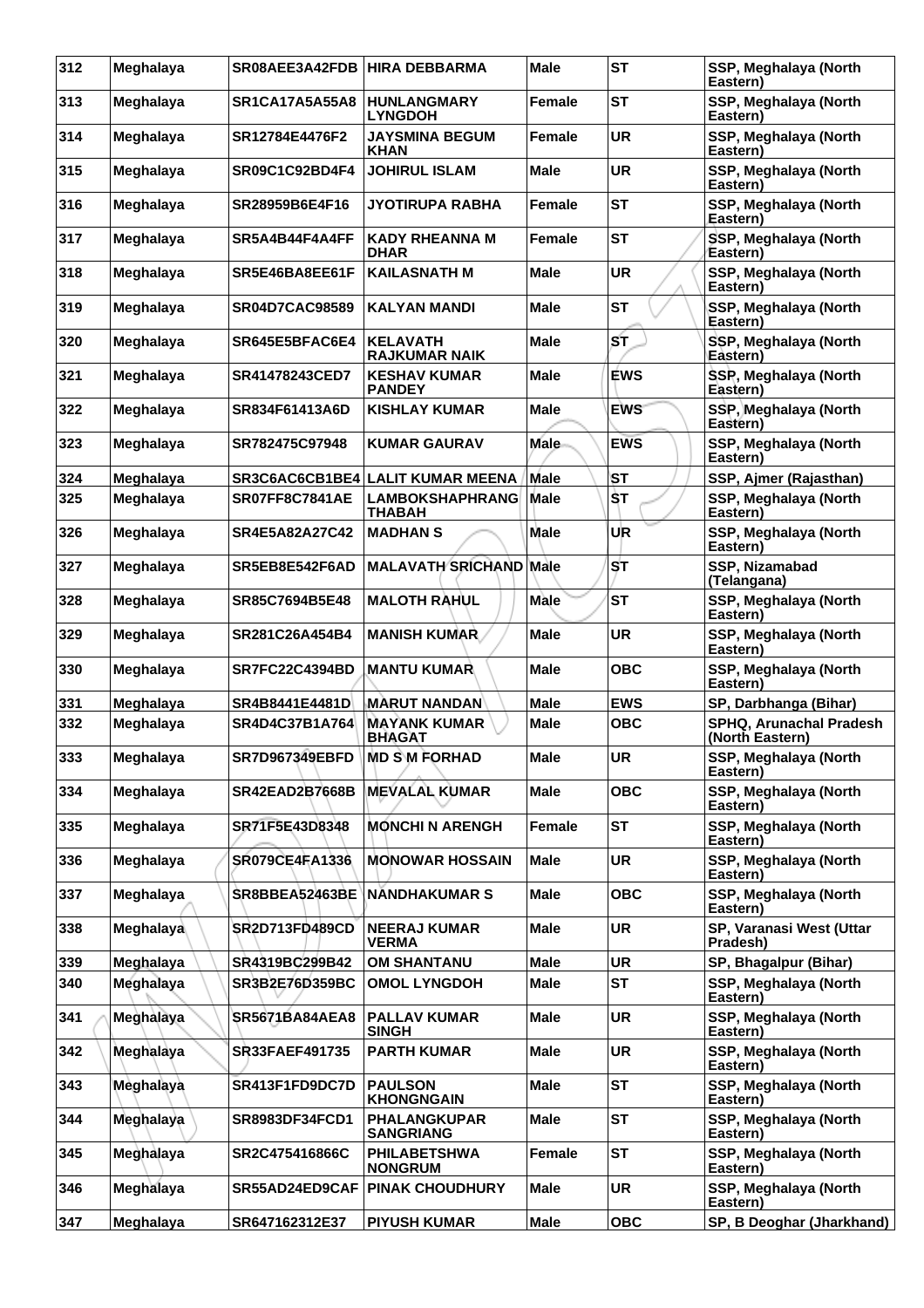| 348 | Meghalaya | SR7C49E6784124                   | <b>PLASSING L KYNSHI</b>                     | <b>Male</b>   | <b>ST</b>  | SSP, Meghalaya (North<br>Eastern)          |
|-----|-----------|----------------------------------|----------------------------------------------|---------------|------------|--------------------------------------------|
| 349 | Meghalaya | <b>SR3FA695132AF1</b>            | <b>PRANAB BORO</b>                           | Male          | <b>ST</b>  | SSP, Meghalaya (North<br>Eastern)          |
| 350 | Meghalaya | <b>SR68BA838CBA49</b>            | <b>PRAVEEN KUMAR</b><br><b>TIWARI</b>        | Male          | <b>UR</b>  | SSP, Meghalaya (North<br>Eastern)          |
| 351 | Meghalaya | SR266A1329C468                   | <b>PRAVEEN RAI</b>                           | Male          | <b>UR</b>  | SSP, Meghalaya (North<br>Eastern)          |
| 352 | Meghalaya | SR3137B4438263                   | <b>PRIMIYA R LYNGKHOI</b>                    | Female        | <b>ST</b>  | SSP, Meghalaya (North<br>Eastern)          |
| 353 | Meghalaya |                                  | <b>SR38ADEB4BA1D5 RAHUL KUMAR JHA</b>        | Male          | <b>EWS</b> | SSP, Meghalaya (North<br>Eastern)          |
| 354 | Meghalaya | SR165E4FB16634                   | <b>RAHUL RAJ</b>                             | Male          | <b>OBC</b> | SPHQ, Arunachal Pradesh<br>(North Eastern) |
| 355 | Meghalaya | SR89FC564ECECF                   | <b>RAJEEV RANJAN</b>                         | <b>Male</b>   | <b>UR</b>  | SSP, Meghalaya (North<br>Eastern)          |
| 356 | Meghalaya | <b>SR34F7784DFF94</b>            | <b>RAJESH KISKU</b>                          | Male          | ST         | SP, Katihar (Bihar)                        |
| 357 | Meghalaya | SR5C8DB3C736A8                   | <b>RAJESH S</b>                              | <b>Male</b>   | <b>OBC</b> | SP, Vriddhachalam<br>(Tamilnadu)           |
| 358 | Meghalaya | SR05364C4A5B87                   | <b>RAKESH SINGH</b><br><b>PARIHAR</b>        | <b>Male</b>   | <b>EWS</b> | SSP, Meghalaya (North<br>Eastern)          |
| 359 | Meghalaya | <b>SR493FC441C4FF</b>            | <b>RAUSHAN SHEKHAR</b>                       | <b>Male</b>   | <b>EWS</b> | SPHQ, Arunachal Pradesh<br>(North Eastern) |
| 360 | Meghalaya | <b>SR1AA69EDF9BD4 RAVI KUAMR</b> |                                              | <b>Mále</b>   | <b>OBC</b> | SSP, Meghalaya (North<br>Eastern)          |
| 361 | Meghalaya | SR68DDC29DF1B6                   | <b>RAVI KUMAR RANJAN</b>                     | <b>Male</b>   | <b>SC</b>  | SSP, Meghalaya (North<br>Eastern)          |
| 362 | Meghalaya | SR8131446EA858                   | <b>REPUSAL POHDWENG Male</b>                 |               | ST         | SSP, Meghalaya (North<br>Eastern)          |
| 363 | Meghalaya | SR67B9E58E8237                   | <b>RICKY WINNER</b><br><b>MYLLIEMNGAP</b>    | Male          | SТ         | SSP, Meghalaya (North<br>Eastern)          |
| 364 | Meghalaya | SR0AA914FC27B4                   | <b>RIHUN LYNGDOH</b>                         | Female        | <b>ST</b>  | SSP, Meghalaya (North<br>Eastern)          |
| 365 | Meghalaya | <b>SR41A8A4A75AE3</b>            | <b>RIKIDAME PAPANG</b>                       | <b>Male</b>   | <b>ST</b>  | SSP, Meghalaya (North<br>Eastern)          |
| 366 | Meghalaya | <b>SR3F26AFB5C282</b>            | RINKU PRAJAPATI                              | Male          | <b>OBC</b> | SSP, Meghalaya (North<br>Eastern)          |
| 367 | Meghalaya | SR53D2F142CDEE                   | <b>RISHU RAJ</b>                             | <b>Male</b>   | <b>EWS</b> | SSP, Meghalaya (North<br>Eastern)          |
| 368 | Meghalaya | SR729BD9B43345<br>$\sim$         | ROHIT KUMAR<br><b>MANDAL</b>                 | Male          | <b>ST</b>  | SSP, Meghalaya (North<br>Eastern)          |
| 369 | Meghalaya | SR04EE12B2BE89                   | <b>RONUJ SARMA</b>                           | Male          | <b>UR</b>  | SSP, Meghalaya (North<br>Eastern)          |
| 370 | Meghalaya | SR76E4439AB866                   | RUDRA KUMAR                                  | <b>Male</b>   | <b>OBC</b> | SP, Katihar (Bihar)                        |
| 371 | Meghalaya | <b>SR4F275C83A4DF</b>            | <b>SAFIUR RAHMAN</b>                         | <b>Male</b>   | <b>UR</b>  | SSP, Meghalaya (North<br>Eastern)          |
| 372 | Meghalaya | SR861127C5351E                   | <b>SAHU GOVIND KUMAR Male</b>                |               | <b>OBC</b> | SSP, Meghalaya (North<br>Eastern)          |
| 373 | Meghalaya | SR8B86FA7BC6DE SÄMANBHA          | RYNTATHIANG                                  | <b>Female</b> | <b>ST</b>  | SSP, Meghalaya (North<br>Eastern)          |
| 374 | Meghalaya | SR3E16E16BFBA8                   | <b>SANJAY PANDEY</b>                         | <b>Male</b>   | <b>EWS</b> | SSP, Meghalaya (North<br>Eastern)          |
| 375 | Meghalaya | SR63AB817B3DB1                   | <b>SANJEET KUMAR</b>                         | <b>Male</b>   | <b>OBC</b> | SP, Samastipur (Bihar)                     |
| 376 | Meghalaya | SR3E46F5EE4EE2                   | <b>SANTOSH KUMAR</b>                         | <b>Male</b>   | <b>ST</b>  | SP, Bhagalpur (Bihar)                      |
| 377 | Meghalaya | SR58C6488DD8A6                   | <b>SARDONYX HERALD</b><br><b>MYLLIEMNGAP</b> | <b>Male</b>   | <b>ST</b>  | SSP, Meghalaya (North<br>Eastern)          |
| 378 | Meghalaya | SR5865DA83D58B                   | <b>SENGRITHA M MARAK</b>                     | <b>Female</b> | <b>ST</b>  | SSP, Meghalaya (North<br>Eastern)          |
| 379 | Meghalaya | SR7A91F7316D6B                   | <b>SENGSAL S SANGMA</b>                      | <b>Male</b>   | <b>ST</b>  | SSP, Meghalaya (North<br>Eastern)          |
| 380 | Meghalaya | SR59F74B6312A3                   | <b>SHAHIL HUSSAIN</b>                        | <b>Male</b>   | <b>UR</b>  | SSP, Meghalaya (North<br>Eastern)          |
| 381 | Meghalaya | SR54C9AF54F5E4                   | <b>SHASHI RANJAN</b><br><b>KUMAR</b>         | <b>Male</b>   | <b>EWS</b> | SSP, Meghalaya (North<br>Eastern)          |
| 382 | Meghalaya | SR7E5DC449411B                   | <b>SHUBHAM KUMAR</b>                         | <b>Male</b>   | <b>ST</b>  | SSP, Meghalaya (North<br>Eastern)          |
| 383 | Meghalaya | SR5F444C39A6B2                   | <b>SHUBHAM KUMAR</b>                         | <b>Male</b>   | <b>EWS</b> | SSP, Meghalaya (North<br>Eastern)          |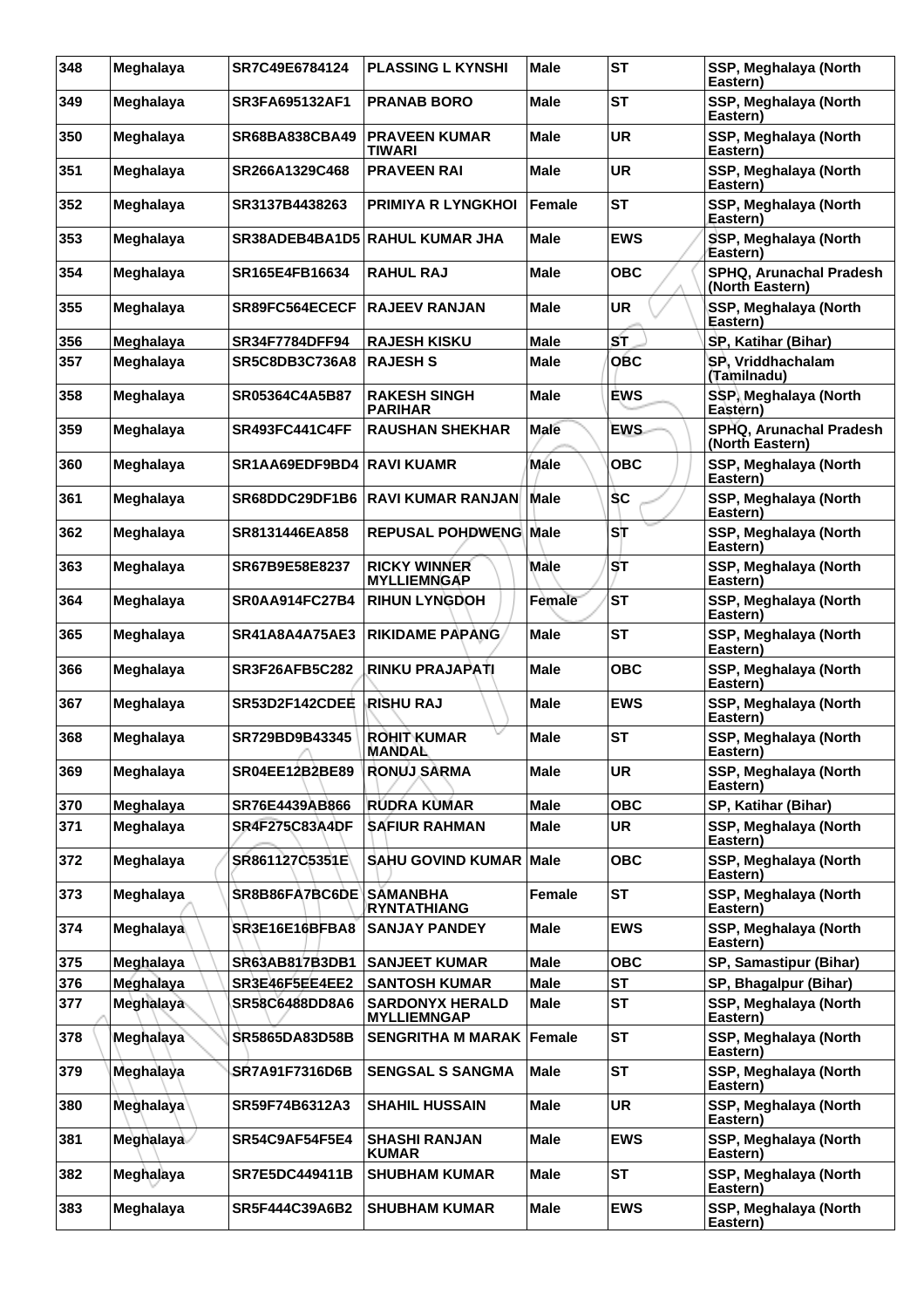| 384 | Meghalaya      | SR5EFE524E3EF2        | <b>SHYAMA SHIKHA</b>                   | <b>Female</b> | <b>EWS</b> | SSP, Meghalaya (North<br>Eastern) |
|-----|----------------|-----------------------|----------------------------------------|---------------|------------|-----------------------------------|
| 385 | Meghalaya      | SR745E9D5C6267        | <b>SINGREY R MARAK</b>                 | Female        | <b>ST</b>  | SSP, Meghalaya (North<br>Eastern) |
| 386 | Meghalaya      | <b>SR55D4EF897E34</b> | <b>SIVA PRAKASH P</b>                  | <b>Male</b>   | <b>OBC</b> | SSP, Meghalaya (North<br>Eastern) |
| 387 | Meghalaya      | SR6A1BDEAB3F4F        | <b>SMILING LAKHIAT</b>                 | Male          | <b>ST</b>  | SSP, Meghalaya (North<br>Eastern) |
| 388 | Meghalaya      | <b>SR57ED4E772592</b> | <b>SONABAL R MARAK</b>                 | <b>Female</b> | <b>ST</b>  | SSP, Meghalaya (North<br>Eastern) |
| 389 | Meghalaya      | <b>SR04DC49886A4D</b> | <b>SOURAV DEBNATH</b>                  | Male          | <b>OBC</b> | SSP, Agartala (North<br>Eastern)  |
| 390 | Meghalaya      | <b>SR29EEC9799AA9</b> | <b>SOURAV KUMAR SAH</b>                | <b>Male</b>   | <b>OBC</b> | SP, B Deoghar (Jharkhand)         |
| 391 | Meghalaya      | SR06648D56F486        | <b>SREEKANDAN R</b>                    | <b>Male</b>   | <b>UR</b>  | SSP, Meghalaya (North<br>Eastern) |
| 392 | Meghalaya      | <b>SR2FAE4894F365</b> | <b>SUBODH KUMAR</b>                    | Male          | <b>SC</b>  | SSP, Meghalaya (North<br>Eastern) |
| 393 | Meghalaya      | <b>SR03AF2663CA2C</b> | <b>SUDHANSHU</b><br><b>SHEKHAR</b>     | <b>Male</b>   | UŔ         | SSP, Meghalaya (North<br>Eastern) |
| 394 | Meghalaya      | SR51A9434D38E3        | <b>SUMAN KUMAR</b>                     | <b>Male</b>   | <b>SC</b>  | SSP, Meghalaya (North<br>Eastern) |
| 395 | Meghalaya      | Sr184734e72e56        | SUMIT KUMAR RAI                        | Male          | <b>OBC</b> | SSP, Meghalaya (North<br>Eastern) |
| 396 | Meghalaya      | SR7E45545927F7        | <b>SUMITA MOG</b>                      | Female        | <b>ST</b>  | SSP, Meghalaya (North<br>Eastern) |
| 397 | Meghalaya      | SR01C7CCF4E6B1        | <b>SUNNY KUMAR</b>                     | <b>Male</b>   | ÙR         | SSP, Meghalaya (North<br>Eastern) |
| 398 | Meghalaya      | <b>SR7CD5E25F44C3</b> | <b>SUNNY KUMAR-</b><br><b>MARANDI</b>  | <b>Male</b>   | ST         | SSP, Meghalaya (North<br>Eastern) |
| 399 | Meghalaya      | <b>SR7D64C11ED682</b> | <b>SUSHANT KUMAR</b>                   | Male          | <b>OBC</b> | SP, B Deoghar (Jharkhand)         |
| 400 | Meghalaya      | <b>SR02D6C5424FE9</b> | <b>SUSHANT KUMAR</b><br><b>SHARMA</b>  | Male          | ÙR         | SSP, Meghalaya (North<br>Eastern) |
| 401 | Meghalaya      | <b>SR8564EB58E7CC</b> | <b>TANGSE D SHIRA</b>                  | Female        | <b>ST</b>  | SSP, Meghalaya (North<br>Eastern) |
| 402 | Meghalaya      | SR6EBF4E9C28E4        | <b>TANMAY KHAN</b>                     | <b>Male</b>   | <b>UR</b>  | SSP, Meghalaya (North<br>Eastern) |
| 403 | Meghalaya      | SR72598442A444        | LOUAN AHTAIHT                          | <b>Female</b> | <b>UR</b>  | SP, Cannanore (Kerala)            |
| 404 | Meghalaya      | SR03344A298118        | <b>TIUS NONGDHAR\</b>                  | Male          | <b>ST</b>  | SSP, Meghalaya (North<br>Eastern) |
| 405 | Meghalaya      | SR15B85416456F        | UJJWAL KUMAR                           | <b>Male</b>   | <b>OBC</b> | SSP, Meghalaya (North<br>Eastern) |
| 406 | Meghalaya      | SR7D45E14F3BFD        | <b>VINAYAK KUMAR</b>                   | <b>Male</b>   | <b>OBC</b> | SSP, Meghalaya (North<br>Eastern) |
| 407 | Meghalaya      | SR5E6174C99711        | <b>VISHNUP</b>                         | <b>Male</b>   | <b>UR</b>  | SSP, Meghalaya (North<br>Eastern) |
| 408 | Meghalaya      | SR5416B225BBE9        | <b>WANDAME NIANGTI</b>                 | <b>Male</b>   | <b>ST</b>  | SSP, Meghalaya (North<br>Eastern) |
| 409 | Meghalaya      | SR3C18C488B134        | <b>YASWANT KUMAR</b><br><b>THAKUR</b>  | <b>Male</b>   | <b>OBC</b> | SP, Manipur (North<br>Eastern)    |
| 410 | Meghalaya      | SR6D2FCBBE6744        | <b>YOKESHWARAN P</b>                   | <b>Male</b>   | <b>OBC</b> | SP, Tirupattur (Tamilnadu)        |
| 411 | Meghalaya      | SR167259739241        | YUVA BAVITRRA SRI R Female             |               | <b>OBC</b> | SSP, Madurai (Tamilnadu)          |
| 412 | <b>Mizoram</b> | <b>SR2AC94CC63E77</b> | <b>ADONAI</b><br><b>LALMALSAWMA</b>    | <b>Male</b>   | <b>ST</b>  | SP, Mizoram (North<br>Eastern)    |
| 413 | <b>Mizoram</b> | SR0E4D722877F7        | <b>ALBERT SANGLUAIA</b>                | <b>Male</b>   | <b>ST</b>  | SP, Mizoram (North<br>Eastern)    |
| 414 | <b>Mizoram</b> | SR8AB4264232D3        | <b>ANTHONY</b><br><b>ZORINSANGA</b>    | <b>Male</b>   | <b>OBC</b> | SP, Mizoram (North<br>Eastern)    |
| 415 | Mizoram        | <b>SR3DE5C5D46886</b> | C LALDANMAWIA                          | <b>Male</b>   | <b>ST</b>  | SP, Mizoram (North<br>Eastern)    |
| 416 | Mizoram        | <b>SR644D95CC13E5</b> | <b>C LALHMINGLIANI</b>                 | <b>Female</b> | <b>ST</b>  | SP, Mizoram (North<br>Eastern)    |
| 417 | Mizoram        | SR2E3DFF99F347        | <b>C VANLALRINSANGA</b>                | <b>Male</b>   | <b>ST</b>  | SP, Mizoram (North<br>Eastern)    |
| 418 | <b>Mizòram</b> | SR274428FEA4AE        | C ZORAMSANGA                           | <b>Male</b>   | <b>ST</b>  | SP, Mizoram (North<br>Eastern)    |
| 419 | <b>Mizoram</b> | <b>SR34E3D584FB4C</b> | <b>DAVID LALHUMHIMA</b>                | <b>Male</b>   | <b>ST</b>  | SP, Mizoram (North<br>Eastern)    |
| 420 | <b>Mizoram</b> | SR6744473FC147        | <b>DEBORAH</b><br><b>LALRINTLUANGI</b> | Female        | <b>ST</b>  | SP, Mizoram (North<br>Eastern)    |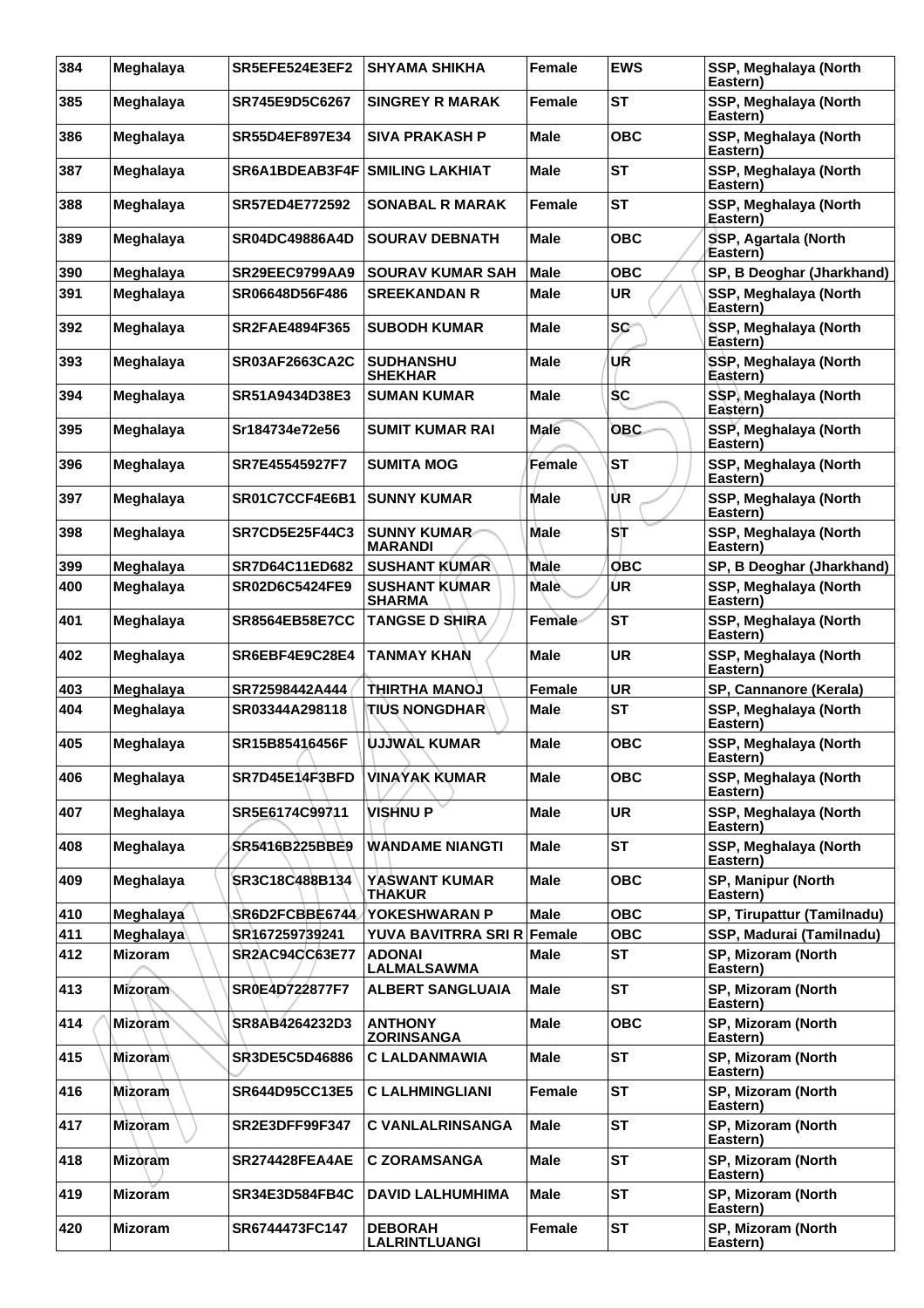| 421 | <b>Mizoram</b> | SR67B8EFE3AD17            | <b>DHANA KUMAR</b><br><b>CHAKMA</b>     | <b>Male</b>   | <b>ST</b>  | SP, Mizoram (North<br>Eastern)   |
|-----|----------------|---------------------------|-----------------------------------------|---------------|------------|----------------------------------|
| 422 | <b>Mizoram</b> | SR773A69CB9F44            | <b>EMMANUEL</b><br><b>LALRINCHHANA</b>  | <b>Male</b>   | <b>ST</b>  | SP, Mizoram (North<br>Eastern)   |
| 423 | <b>Mizoram</b> | SR24B12D38762F            | <b>F LALRUATSANGA</b>                   | <b>Male</b>   | <b>ST</b>  | SP, Mizoram (North<br>Eastern)   |
| 424 | <b>Mizoram</b> | SR09CD85B42469            | <b>FIMTHANGVUNGA</b>                    | <b>Male</b>   | <b>ST</b>  | SP, Mizoram (North<br>Eastern)   |
| 425 | <b>Mizoram</b> | SR0DCA4995CF28            | <b>HUBERT</b><br><b>RAMDINSANGA</b>     | <b>Male</b>   | <b>ST</b>  | SP, Mizoram (North<br>Eastern)   |
| 426 | <b>Mizoram</b> | SR8DFE7B2ADEF9            | <b>ISAAK</b><br>LALNUNTLUANGA           | <b>Male</b>   | <b>ST</b>  | SP, Mizoram (North<br>Eastern)   |
| 427 | <b>Mizoram</b> | <b>SR0E8D98F2295C</b>     | <b>J VANLALSANGZUALA</b>                | <b>Male</b>   | <b>ST</b>  | SP, Mizoram (North<br>Eastern)   |
| 428 | <b>Mizoram</b> | SR2BD94CA32492            | <b>JACINTA</b><br><b>LALNUNSANGI</b>    | Female        | <b>ST</b>  | SP, Mizoram (North<br>Eastern)   |
| 429 | <b>Mizoram</b> | SR67332391264B            | JOHN VANLALTHARA                        | Male          | ST         | SP, Mizoram (North<br>Eastern)   |
| 430 | <b>Mizoram</b> | SR574492C5746C            | <b>JOSEPH</b><br><b>HMINGTHANSANGA</b>  | <b>Male</b>   | ŚТ         | SP, Mizoram (North<br>Eastern)   |
| 431 | <b>Mizoram</b> | SR3244478E2637            | K<br>LALHMANGAIHZUALI                   | Female        | ST         | SP, Mizoram (North<br>Eastern)   |
| 432 | <b>Mizoram</b> | <b>SR545EB24451AB</b>     | <b>K LALRINSANGA</b>                    | <b>Male</b>   | ST         | SP, Mizoram (North<br>Eastern)   |
| 433 | <b>Mizoram</b> | SR5F951E388D34            | <b>K VANLALHRIATI</b>                   | Female        | ST         | SP, Mizoram (North<br>Eastern)   |
| 434 | <b>Mizoram</b> | <b>SR4A49D452B9BF</b>     | <b>LAL TANPUIA</b>                      | Male          | ST         | SP, Mizoram (North<br>Eastern)   |
| 435 | <b>Mizoram</b> | SR84DDD57A9FE3            | <b>LALCHHANDAMA</b>                     | <b>Male</b>   | ST         | SP, Mizoram (North<br>Eastern)   |
| 436 | <b>Mizoram</b> | SR39BD6E3FEB35            | LALCHHANTLUANGA                         | Male          | ŚТ         | SSP, Nagaland (North<br>Eastern) |
| 437 | <b>Mizoram</b> | <b>SR845AE8A344F1</b>     | <b>LALDINPUIA SAILO</b>                 | <b>Male</b>   | <b>ST</b>  | SP, Mizoram (North<br>Eastern)   |
| 438 | <b>Mizoram</b> | SR255FCD8591FA            | <b>LALDINTLUANGI</b>                    | Female        | <b>ST</b>  | SP, Mizoram (North<br>Eastern)   |
| 439 | <b>Mizoram</b> | SR44E426AF294D            | LALDINZUALA                             | <b>Male</b>   | <b>ST</b>  | SP, Mizoram (North<br>Eastern)   |
| 440 | <b>Mizoram</b> | <b>SR8DE64554FEA5</b>     | <b>ILALFAKAWMI</b>                      | Female        | <b>ST</b>  | SP, Mizoram (North<br>Eastern)   |
| 441 | <b>Mizoram</b> | SR8567C2369A76            | LALHMANGAIHZUALI                        | Female        | <b>ST</b>  | SP, Mizoram (North<br>Eastern)   |
| 442 | <b>Mizoram</b> | SR71184EC3A6C1            | LALHRIATPUIA                            | <b>Male</b>   | <b>EWS</b> | SP, Mizoram (North<br>Eastern)   |
| 443 | <b>Mizoram</b> | SR48FF8E44BC41            | <b>LALNUNZIRA</b>                       | <b>Male</b>   | <b>ST</b>  | SP, Mizoram (North<br>Eastern)   |
| 444 | <b>Mizoram</b> | SR56D11C854CD5            | <b>LALREMRUATI</b>                      | Female        | <b>ST</b>  | SP, Mizoram (North<br>Eastern)   |
| 445 | <b>Mizoram</b> | SR3F89BA26D1FA            | <b>LALRINDIKI</b>                       | <b>Female</b> | <b>ST</b>  | SP, Mizoram (North<br>Eastern)   |
| 446 | <b>Mizoram</b> | SR64D95E5CDDD8 LALRINKIMA |                                         | <b>Male</b>   | <b>ST</b>  | SP, Mizoram (North<br>Eastern)   |
| 447 | <b>Mizoram</b> | <b>SR4D75E831B8BA</b>     | LALRINMAWIA                             | <b>Male</b>   | <b>ST</b>  | SP, Mizoram (North<br>Eastern)   |
| 448 | Mizoram        | SR41416E5C194F            | <b>LALRUATKIMA</b>                      | <b>Male</b>   | <b>ST</b>  | SP, Mizoram (North<br>Eastern)   |
| 449 | <b>Mizoram</b> | SR0E44DEFA4F4D            | <b>LALRUATSANGI</b>                     | Female        | <b>ST</b>  | SP, Mizoram (North<br>Eastern)   |
| 450 | <b>Mizoram</b> | SR08642562977F            | <b>LALSANGZUALA</b>                     | <b>Male</b>   | <b>ST</b>  | SP, Mizoram (North<br>Eastern)   |
| 451 | Mizoram        | <b>SR64E65F44DF36</b>     | <b>LALSAWMKIMA HMAR</b>                 | <b>Male</b>   | <b>ST</b>  | SP, Mizoram (North<br>Eastern)   |
| 452 | <b>Mizoram</b> | <b>SR3E58AE8F44E1</b>     | <b>LALTHANGPUII</b>                     | <b>Female</b> | <b>ST</b>  | SP, Mizoram (North<br>Eastern)   |
| 453 | <b>Mizoram</b> |                           | SR3C8CAB5EA9B6 LALTHAWMMAWIA            | <b>Male</b>   | <b>ST</b>  | SP, Mizoram (North<br>Eastern)   |
| 454 | <b>Mizoram</b> | <b>SR4D9D4ECAABA</b><br>3 | <b>LALTHLAMUANPUII</b><br><b>POONTE</b> | Female        | <b>ST</b>  | SP, Mizoram (North<br>Eastern)   |
| 455 | <b>Mizoram</b> | SR1BF887B42394            | <b>LALVENMAWII</b>                      | Female        | <b>ST</b>  | SP, Mizoram (North<br>Eastern)   |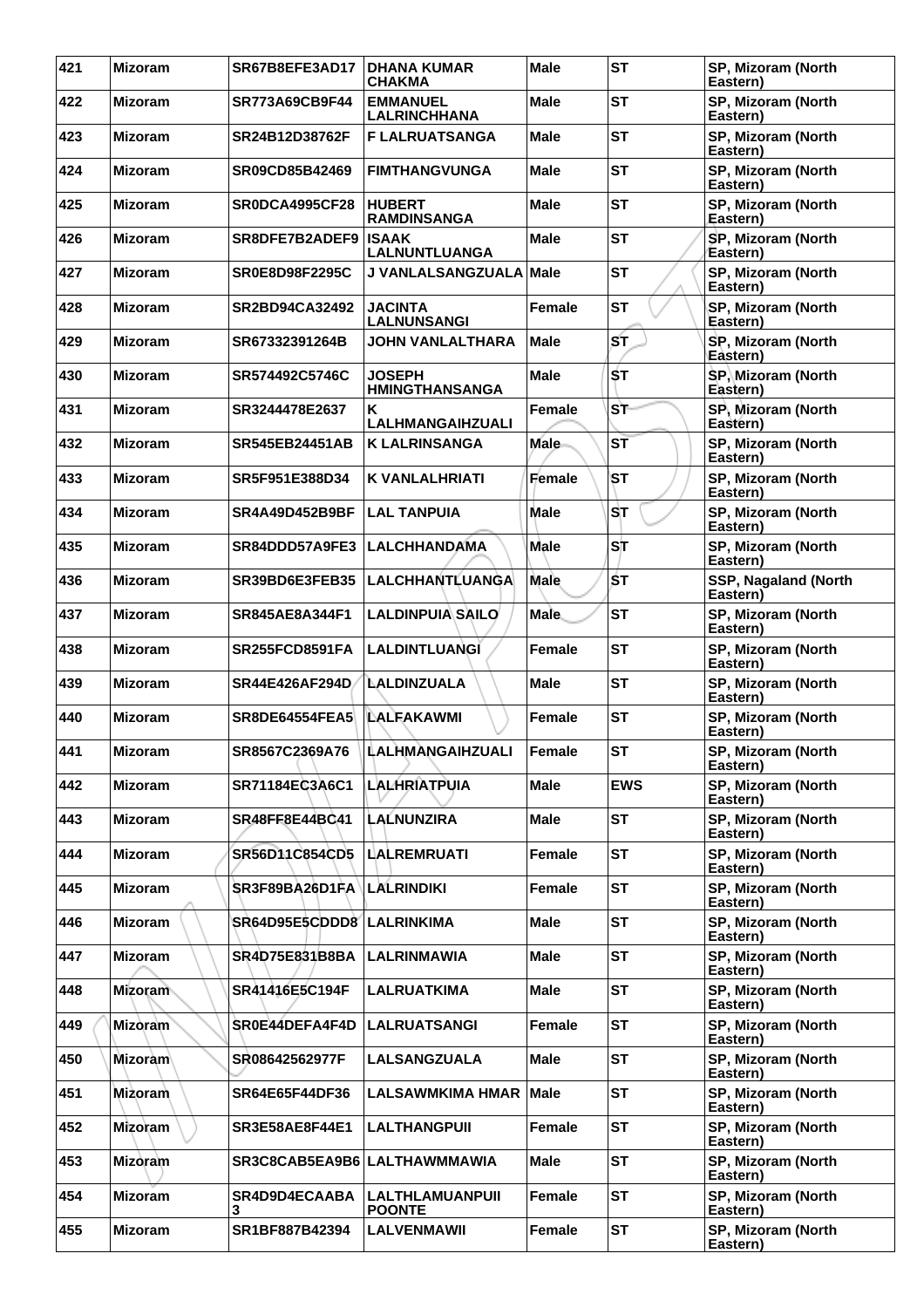| 456 | <b>Mizoram</b> | <b>SR15DD5A877E44</b>       | <b>LAWRENCE</b><br><b>LALROSIAMA</b>     | <b>Male</b>   | <b>ST</b>  | SP, Mizoram (North<br>Eastern) |
|-----|----------------|-----------------------------|------------------------------------------|---------------|------------|--------------------------------|
| 457 | <b>Mizoram</b> | <b>SR48D94A8C45E2</b>       | <b>LINDA LALNUNMAWII</b>                 | <b>Female</b> | <b>ST</b>  | SP, Mizoram (North<br>Eastern) |
| 458 | <b>Mizoram</b> | <b>SR213E4E9E7E57</b>       | <b>MALSAWMSANGA</b>                      | Male          | <b>ST</b>  | SP, Mizoram (North<br>Eastern) |
| 459 | <b>Mizoram</b> | <b>SR1441DC36F36E</b>       | <b>MALSAWMTLUANGI</b>                    | <b>Female</b> | <b>ST</b>  | SP, Mizoram (North<br>Eastern) |
| 460 | <b>Mizoram</b> | SR24CA81159834              | <b>MARY</b><br>LALLAWMZUALI              | Female        | <b>ST</b>  | SP, Mizoram (North<br>Eastern) |
| 461 | <b>Mizoram</b> | SR594992A9C7E7              | <b>MARY LALMALSAWMI</b>                  | Female        | <b>ST</b>  | SP, Mizoram (North<br>Eastern) |
| 462 | <b>Mizoram</b> | <b>SR46F4B36CF4A4</b>       | <b>MARY LALNUNSANGI</b>                  | Female        | <b>ST</b>  | SP, Mizoram (North<br>Eastern) |
| 463 | <b>Mizoram</b> | SR211544D45CED              | <b>MARY</b><br><b>TINGKHAWLMANGI</b>     | Female        | <b>ST</b>  | SP, Mizoram (North<br>Eastern) |
| 464 | <b>Mizoram</b> | SR565F64984226              | <b>MICHAEL</b><br><b>ZONUNTLUANGA</b>    | <b>Male</b>   | ST         | SP, Mizoram (North<br>Eastern) |
| 465 | <b>Mizoram</b> | SR4A5242514644              | <b>NANCY LALREMSANGI</b>                 | Female        | ŚТ         | SP, Mizoram (North<br>Eastern) |
| 466 | <b>Mizoram</b> | SR878EEB7BF92F              | <b>P LALCHHANHIMI</b>                    | Female        | ST         | SP, Mizoram (North<br>Eastern) |
| 467 | <b>Mizoram</b> | SR54AF84EA6CE1              | <b>P ROSANGPUIA</b>                      | <b>Male</b>   | ST         | SP, Mizoram (North<br>Eastern) |
| 468 | <b>Mizoram</b> | SR1543279DE6E9              | <b>PAUKHOLUAHCHIN</b>                    | Male          | ST         | SP, Mizoram (North<br>Eastern) |
| 469 | <b>Mizoram</b> | SR3B2EB7645C94              | <b>PB LALRINAWMA</b>                     | <b>Male</b>   | ST         | SP, Mizoram (North<br>Eastern) |
| 470 | <b>Mizoram</b> | SR543DB54588A4              | <b>RAHUL KUMAR</b>                       | <b>Male</b>   | <b>OBC</b> | SP, Mizoram (North<br>Eastern) |
| 471 | <b>Mizoram</b> | SR3DF4D766B648              | <b>REUBEN PC</b><br><b>ZOTHANTLUANGA</b> | Male          | ŚТ         | SP, Mizoram (North<br>Eastern) |
| 472 | <b>Mizoram</b> | SR6BA4D9FFFC1F              | <b>ROCHUNGNUNGA</b>                      | <b>Male</b>   | <b>ST</b>  | SP, Mizoram (North<br>Eastern) |
| 473 | <b>Mizoram</b> | SR547369F3515D              | <b>S ZAIOPAWNGIA</b>                     | Female        | <b>ST</b>  | SP, Mizoram (North<br>Eastern) |
| 474 | <b>Mizoram</b> | <b>SR8DE947FA477D</b>       | <b>SAIDINGPUIL</b>                       | Female        | <b>ST</b>  | SP, Mizoram (North<br>Eastern) |
| 475 | <b>Mizoram</b> | SR86EDAFAD277F              | <b>SANGTHANCHHINGI</b><br><b>SAILUNG</b> | Female        | <b>ST</b>  | SP, Mizoram (North<br>Eastern) |
| 476 | <b>Mizoram</b> | <b>SR01F8495EDC2A</b>       | İSUSMA KUMARI                            | Female        | <b>OBC</b> | SP, Mizoram (North<br>Eastern) |
| 477 | <b>Mizoram</b> | SR499BB35E587D              | <b>TLALRINPUIL</b>                       | <b>Female</b> | <b>ST</b>  | SP, Mizoram (North<br>Eastern) |
| 478 | <b>Mizoram</b> | SR57B4138BFF1B              | <b>TC SAMUEL</b><br>LALDUHAWMA           | <b>Male</b>   | <b>ST</b>  | SP, Mizoram (North<br>Eastern) |
| 479 | <b>Mizoram</b> | SR6F84ADCCDFA1              | <b>TERESA</b><br><b>LALHRUAIENGI</b>     | Female        | <b>ST</b>  | SP, Mizoram (North<br>Eastern) |
| 480 | <b>Mizoram</b> | SR371118A8F397              | <b>TIMOTHY</b><br>LALRINZUALA            | <b>Male</b>   | <b>ST</b>  | SP, Mizoram (North<br>Eastern) |
| 481 | <b>Mizoram</b> | <b>SR7C4DA1E439F3</b>       | <b>VANKHAMA</b>                          | <b>Male</b>   | <b>ST</b>  | SP, Mizoram (North<br>Eastern) |
| 482 | <b>Mizoram</b> | SR798C44221BF2              | VANLALCHHANDAMA                          | <b>Male</b>   | <b>ST</b>  | SP, Mizoram (North<br>Eastern) |
| 483 | Mizoram        | SR0E4F983CB912              | VANLALHRUAII                             | Female        | <b>ST</b>  | SP, Mizoram (North<br>Eastern) |
| 484 | <b>Mizoram</b> | <b>SR7A8E66FD6536</b>       | <b>VANLALRUATA</b><br><b>CHHANGTE</b>    | <b>Male</b>   | <b>ST</b>  | SP, Manipur (North<br>Eastern) |
| 485 | <b>Mizoram</b> | <b>SR1947B511EE4A</b>       | <b>VANLALZAHAWMA</b><br><b>HNAMTE</b>    | <b>Male</b>   | <b>ST</b>  | SP, Mizoram (North<br>Eastern) |
| 486 | <b>Mizoram</b> | <b>SR8437CC22E3EC</b>       | <b>VERONICA K</b><br>LALNUNSAWMI         | <b>Female</b> | <b>ST</b>  | SP, Mizoram (North<br>Eastern) |
| 487 | <b>Mizoram</b> | SR2422E98D3478              | <b>VL CHHUANPUIA</b>                     | <b>Male</b>   | <b>ST</b>  | SP, Mizoram (North<br>Eastern) |
| 488 | Mizoram        | <b>SR65B42BFA4D62</b>       | <b>ZAITHANMAWII</b>                      | <b>Female</b> | <b>ST</b>  | SP, Mizoram (North<br>Eastern) |
| 489 | <b>Mizoram</b> | <b>SR54BEE175C854</b>       | <b>ZARZOKIMA</b>                         | <b>Male</b>   | <b>ST</b>  | SP, Mizoram (North<br>Eastern) |
| 490 | <b>Mizoram</b> | SR0C2EA52C22BE ZOHMINGLIANA |                                          | <b>Male</b>   | <b>ST</b>  | SP, Mizoram (North<br>Eastern) |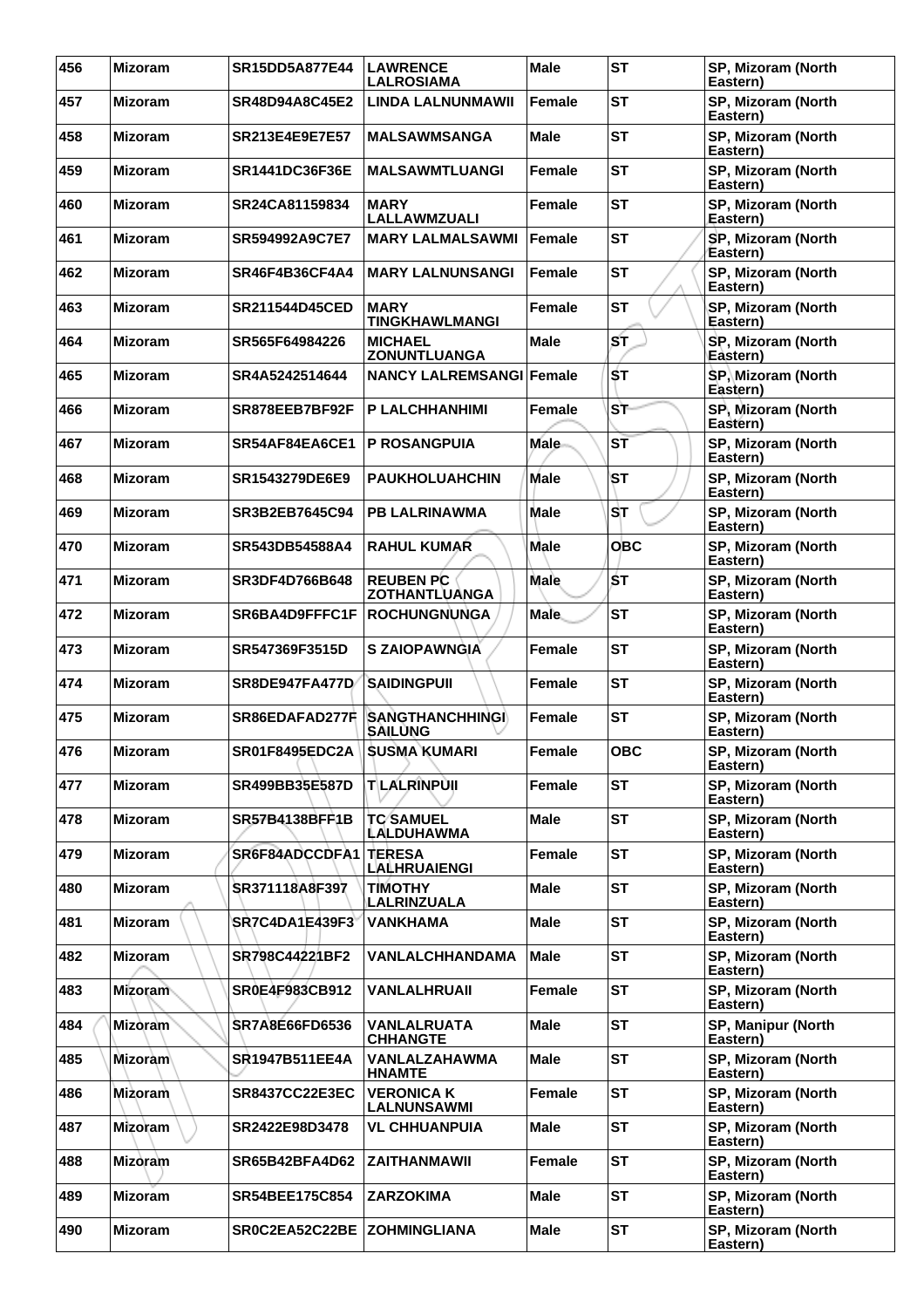| 491 | Nagaland | SR6989185EC348        | <b>AKANGBO KAURINTA</b>               | <b>Male</b>   | <b>ST</b>  | SSP, Nagaland (North<br>Eastern)        |
|-----|----------|-----------------------|---------------------------------------|---------------|------------|-----------------------------------------|
| 492 | Nagaland | SR494E9111E4A4        | AKASH SINGH                           | <b>Male</b>   | <b>UR</b>  | SSP, Nagaland (North<br>Eastern)        |
| 493 | Nagaland | SR3F34D6A5BD5C        | <b>ANKIT KUMAR</b>                    | Male          | <b>EWS</b> | SP, Manipur (North<br>Eastern)          |
| 494 | Nagaland | <b>SR471A2DE149A6</b> | <b>ANUJ SONOWAL</b>                   | <b>Male</b>   | <b>ST</b>  | <b>SSP, Nagaland (North</b><br>Eastern) |
| 495 | Nagaland | SR064ACAF111D4        | <b>ARAVIND P</b>                      | <b>Male</b>   | <b>UR</b>  | SSP, Nagaland (North<br>Eastern)        |
| 496 | Nagaland | SR531484D74C24        | <b>ASHISH SHARMA</b>                  | Male          | <b>UR</b>  | SSP, Nagaland (North<br>Eastern)        |
| 497 | Nagaland | SR673427D3ABF7        | <b>BONJAR BRAHMA</b>                  | Male          | <b>ST</b>  | SSP, Nagaland (North<br>Eastern)        |
| 498 | Nagaland | SR7C621CD3C1A9        | <b>DOROTHY R LOTHA</b>                | Female        | <b>ST</b>  | SSP, Nagaland (North<br>Eastern)        |
| 499 | Nagaland | SR437415512772        | <b>GOPAL CHANDRA</b><br>DEY           | Male          | UR         | SSP, Nagaland (North<br>Eastern)        |
| 500 | Nagaland | SR1A667458AB8B        | <b>HANKIUMONG</b>                     | <b>Male</b>   | ŚТ         | SSP, Nagaland (North<br>Eastern)        |
| 501 | Nagaland | SR0843BE2DE6AB        | <b>HARI KISHUN ORAON</b>              | <b>Male</b>   | ST         | SSP, Nagaland (North<br>Eastern)        |
| 502 | Nagaland | SR7423751D4BC6        | <b>IMNAJUNGLA</b>                     | Female        | ST         | <b>SSP, Nagaland (North</b><br>Eastern) |
| 503 | Nagaland | <b>SR3294FCF3428D</b> | <b>KHEKUGHA ZHIMOMI</b>               | <b>Male</b>   | ST         | SSP, Nagaland (North<br>Eastern)        |
| 504 | Nagaland | SR56C4323E6D44        | <b>KRISHNA MURARI</b>                 | Male          | UR         | SP, Darbhanga (Bihar)                   |
| 505 | Nagaland | SR75B81D4B5235        | <b>KULDEEP UPADHYAY</b>               | <b>Male</b>   | UR         | <b>SSP, Nagaland (North</b><br>Eastern) |
| 506 | Nagaland | SR8B94B9E8DF79        | <b>LIDENO A OVUNG</b>                 | Female        | ST         | SSP, Nagaland (North<br>Eastern)        |
| 507 | Nagaland | SR61F9FFDF54F7        | <b>MD TAUSHIF ALAM</b>                | Male          | UR         | SSP, Nagaland (North<br>Eastern)        |
| 508 | Nagaland | SR774D47564448        | <b>METPHEI S PHOM</b>                 | <b>Male</b>   | <b>ST</b>  | SSP, Nagaland (North<br>Eastern)        |
| 509 | Nagaland | SR1455C5266A89        | <b>MOASUNEP</b>                       | Male          | <b>ST</b>  | SSP, Nagaland (North<br>Eastern)        |
| 510 | Nagaland | SR7DE86B4FEF41        | <b>NENGNEINEM LUNKIM</b>              | <b>Female</b> | <b>ST</b>  | SSP, Nagaland (North<br>Eastern)        |
| 511 | Nagaland | SR49555778B44B        | <b>NIAMKOI</b><br><b>KHIAMNIUNGAN</b> | Female        | <b>ST</b>  | SSP, Nagaland (North<br>Eastern)        |
| 512 | Nagaland |                       | SR629EE6ECEDAD NTUZUN KAURINTAH       | <b>Male</b>   | <b>ST</b>  | SSP, Nagaland (North<br>Eastern)        |
| 513 | Nagaland | SR7AD9E3FB2FD5        | <b>PUJA DAS</b>                       | <b>Female</b> | <b>SC</b>  | SSP, Nagaland (North<br>Eastern)        |
| 514 | Nagaland | SR445C9814BCA1        | <b>R SURAJ KUMAR</b><br><b>DORA</b>   | <b>Male</b>   | <b>OBC</b> | SSP, Nagaland (North<br>Eastern)        |
| 515 | Nagaland | SR89DE3CB25E91        | <b>RAHUL MALI</b>                     | <b>Male</b>   | <b>OBC</b> | SSP, Nagaland (North<br>Eastern)        |
| 516 | Nagaland | <b>SR2F6DB444486C</b> | <b>RAJESH KUMAR</b>                   | <b>Male</b>   | <b>OBC</b> | SSP, Nagaland (North<br>Eastern)        |
| 517 | Nagaland | SR01B1134979FC        | <b>RAUNAK KUMAR</b><br><b>SINGH</b>   | <b>Male</b>   | <b>UR</b>  | SSP, Nagaland (North<br>Eastern)        |
| 518 | Nagaland | SR755B9A17CAED        | <b>ROSHNI DUTTA</b>                   | Female        | <b>UR</b>  | SSP, Nagaland (North<br>Eastern)        |
| 519 | Nagaland | SR3B3349714534        | <b>ROZIINE VEMAI</b>                  | <b>Female</b> | <b>ST</b>  | SSP, Nagaland (North<br>Eastern)        |
| 520 | Nagaland | SR24F674D85714        | <b>SAJIDA BEGUM</b>                   | Female        | <b>UR</b>  | SSP, Nagaland (North<br>Eastern)        |
| 521 | Nagaland | <b>SR42BA6C9497C8</b> | <b>SNEHA DAS</b>                      | Female        | <b>SC</b>  | SSP, Nagaland (North<br>Eastern)        |
| 522 | Nagaland | SR1BA418E8FD6D        | <b>SONU KUMAR</b>                     | <b>Male</b>   | <b>OBC</b> | SSP, Nagaland (North<br>Eastern)        |
| 523 | Nagaland | SR5BB15C5CDF94        | <b>SUCHITA</b>                        | <b>Female</b> | <b>OBC</b> | SSP, Nagaland (North<br>Eastern)        |
| 524 | Nagaland | SR547FB4C89F1D        | <b>SUMIT KUMAR</b>                    | <b>Male</b>   | <b>OBC</b> | SSP, Nagaland (North<br>Eastern)        |
| 525 | Nagaland | SR8EC796CBCE89        | <b>SUMIT KUMAR</b>                    | <b>Male</b>   | <b>SC</b>  | SSP, Nagaland (North<br>Eastern)        |